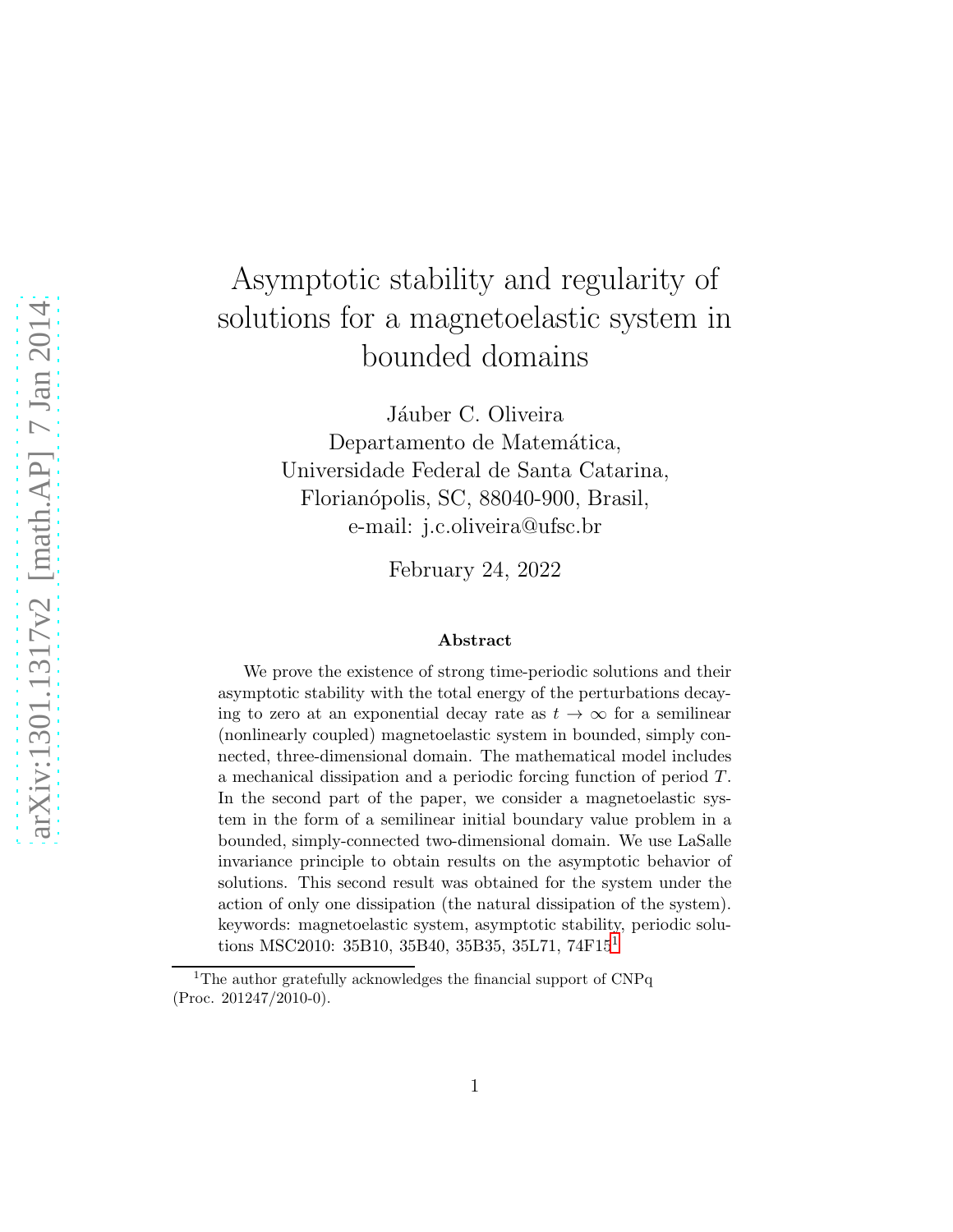## 1 Part I: Regularity and Stability for Solutions of a Magnetoelastic System in 3D

## 1.1 Introduction

We consider a system of partial differential equations that models the interaction between an elastic body and a constant magnetic field  $\bf{H}$  acting on it. The elastic body is assumed to be conducting, non-ferromagnetic, homogeneous and isotropic. The body occupies a bounded, simply-connected domain  $\Omega \subset \mathbb{R}^3$  with boundary of class  $C^2$ . Let T be a fixed positive number and let  $\mathbf{u}(\mathbf{x},t)$  denote the displacement field. Let  $\mathbf{f}(\mathbf{x},t)$  denote an external force acting on the body. We describe the coupling between the elastic and the magnetic systems as follows. The displacement in the body induces a magnetic field within the body given by  $H + h(x, t)$ . The magnetic field exerts a Lorentz force on the elastic body to change the displacement field.The corresponding system of partial differential equations ([\[8\]](#page-22-0) where  $\rho = 0$ ) is:

<span id="page-1-0"></span>
$$
\rho_M \mathbf{u}'' - \mu \Delta \mathbf{u} - (\lambda + \mu) \nabla \operatorname{div} \mathbf{u} + \rho(\mathbf{u}') = \mu_0(\operatorname{curl} \mathbf{h}) \times (\mathbf{h} + \tilde{\mathbf{H}}) + \mathbf{f}, \quad (1)
$$

$$
\mathbf{h}' + \nu_1 \, \operatorname{curl} \operatorname{curl} \mathbf{h} = \operatorname{curl} \left[ \mathbf{u}' \times \left( \mathbf{h} + \tilde{\mathbf{H}} \right) \right],\tag{2}
$$

$$
\operatorname{div} \mathbf{h} = 0,\tag{3}
$$

in  $Q_T = \Omega \times (0, T)$   $(Q_T = \Omega \times \frac{\mathbb{R}}{T\mathbb{Z}})$  when we consider time-periodic solutions).  ${\bf u}'$  is the partial derivative of  ${\bf u}({\bf x},t)$  with respect to t (time) and  ${\bf u}''$  means (**u**')'. Vector fields are represented in bold face.  $\rho_M$  is the mass density per unity volume of the medium.  $\lambda$  and  $\mu$  are Lamé's constants ( $\mu \geq 0$ ,  $3\lambda + 2\mu \ge 0$ .  $\nu_1 = 1/(\sigma \mu_0)$  where  $\sigma > 0$  represents the conductivity of the material and  $\mu_0$  is a positive number representing the magnetic permeability.  $\rho(\mathbf{u}')$  represents a dissipation that acts on the elastic body.

The initial conditions associated with this system are

<span id="page-1-4"></span><span id="page-1-2"></span><span id="page-1-1"></span>
$$
\mathbf{u}(\mathbf{x},0) = \mathbf{u}_0(\mathbf{x}), \quad \mathbf{u}'(\mathbf{x},0) = \mathbf{u}_1(\mathbf{x}), \quad \mathbf{h}(\mathbf{x},0) = \mathbf{h}_0(\mathbf{x}), \tag{4}
$$

while in the time-periodic setting, the periodicity conditions associated with this system are

<span id="page-1-5"></span>
$$
\mathbf{u}(\mathbf{x},0) = \mathbf{u}(\mathbf{x},T), \quad \mathbf{u}'(\mathbf{x},0) = \mathbf{u}'(\mathbf{x},T), \quad \mathbf{h}(\mathbf{x},0) = \mathbf{h}(\mathbf{x},T). \tag{5}
$$

The boundary conditions are

<span id="page-1-3"></span>
$$
\mathbf{u} = 0, \quad \mathbf{h} \cdot \mathbf{n} = 0, \quad (\text{curl } \mathbf{h}) \times \mathbf{n} = 0 \text{ on } \Sigma_T = \partial \Omega \times (0, T), \tag{6}
$$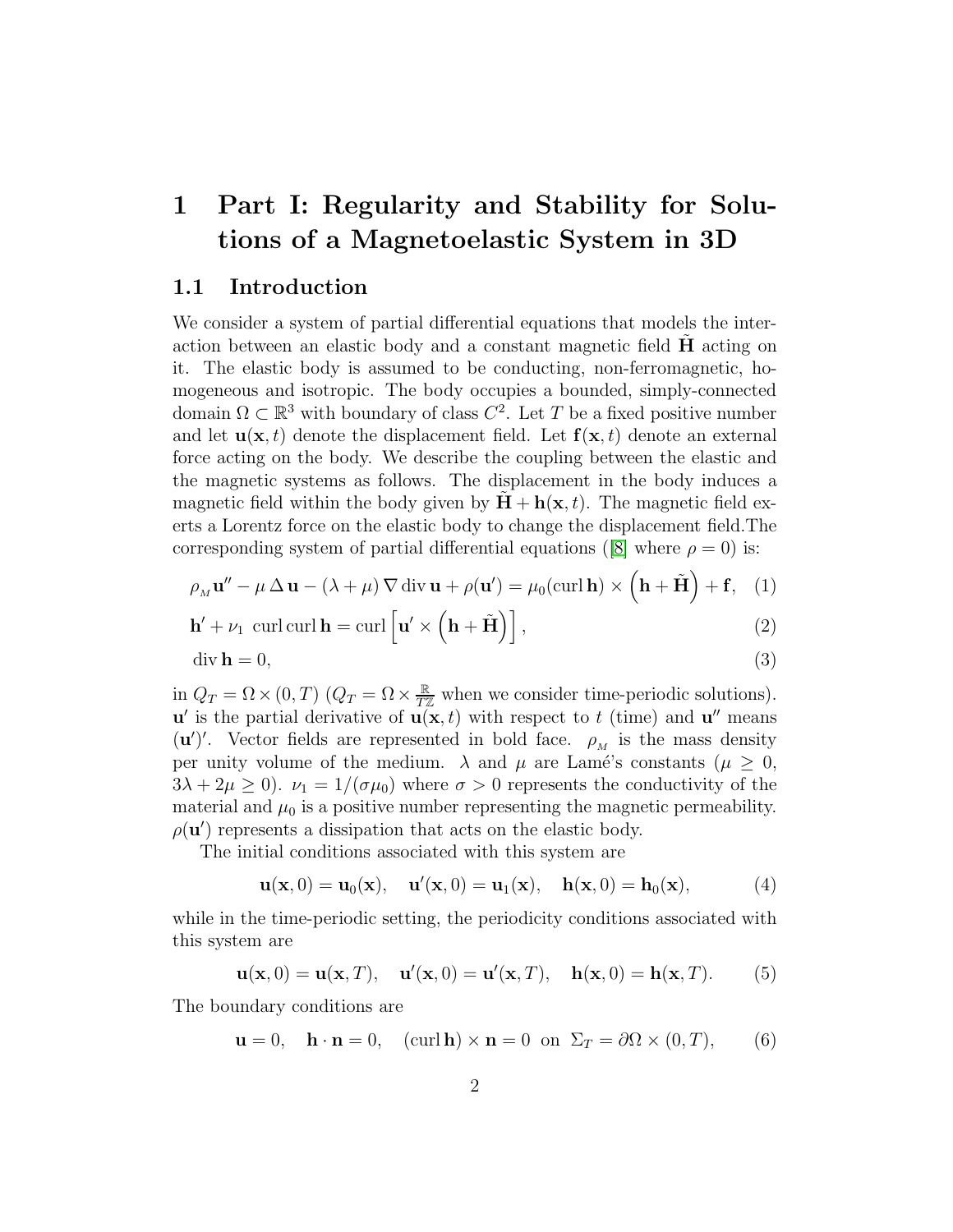( in the time-periodic case:  $\Sigma_T = \partial \Omega \times \frac{\mathbb{R}}{T^2}$  $\frac{\mathbb{R}}{T\mathbb{Z}}$  where  $\mathbf{n} = \mathbf{n}(\mathbf{x})$  denotes the outer unit normal at  $\mathbf{x} = (x_1, x_2, x_3) \in \partial \Omega$ .

System [\(1\)](#page-1-0)–[\(3\)](#page-1-1) consists of a second order hyperbolic problem coupled with a parabolic equation similar to the Navier-Stokes equations through a semilinear coupling.

The first investigation on the existence of solutions (with  $\rho = 0$ ) for the magnetoelastic system in bounded domains was carried out by Botsenyuk [\[2\]](#page-21-0), who proved the existence of weak solutions for the initial-boundary value problem in  $\Omega \times (0,T)$  under the initial and boundary conditions [\(4\)](#page-1-2) and [\(6\)](#page-1-3). In [\[4\]](#page-22-1), Botsenyuk proved the existence and uniqueness of a global strong solution under the hypothesis that the data is sufficiently small.

Andreou and Dassios ([\[1\]](#page-21-1)) studied the Cauchy problem in  $\mathbb{R}^3$  and showed, under some regular conditions on the initial data, that the solution of the system decays to zero, at a polynomial rate, as time goes to infinity.

Menzala and Zuazua ([\[12\]](#page-22-2)) proved the asymptotic stability for the system with linearized coupling and no mechanical dissipation (i.e., the only dissipation acting was the natural dissipation of the system). The proof used LaSalle's invariance principle and did not provide a decay rate for the system.

Rivera and Santos ([\[14\]](#page-22-3)) proved for domains of special type that the energy associated to the linear three-dimensional magnetoelastic system decays polynomially to zero as time goes to infinity, provided the initial data is smooth enough.

Charão, Oliveira and Menzala  $([5])$  $([5])$  $([5])$  proved that the total energy of this system tends to zero as  $t \to \infty$  when a nonlinear dissipation  $\rho(\mathbf{x}, \mathbf{u}')$  is effective on a small subregion of the domain. The rate of decay is given and depends on the behavior of  $\rho$  with respect to the second variable: algebraic decay for strong solutions and exponential decay if the behavior is close to linear for weak solutions.

Mohebbi and Oliveira ([\[13\]](#page-22-5)) proved the existence of weak time-periodic solutions for this magnetoelastic system under the effect of a nonlinear dissipation  $\rho(\mathbf{u}')$  like  $|\mathbf{u}|_E^p \mathbf{u}$  with  $p \in [3, 4]$  (or the simplest case  $p = 0$ ). The solutions have same period as the given time-periodic body force  $f(x, t)$ . In that paper it is also argued that the existence of weak solutions holds for  $p > 2$  (or  $p = 0$ ) in the two-dimensional case.

In this first part of the paper, we consider the regularity and stability of time-periodic solutions for the semilinear magnetoelastic system obtained by [\[13\]](#page-22-5) under the effect of a linear dissipation  $\rho(\mathbf{u}') = \alpha \mathbf{u}'$  or a nonlinear dissipation satisfying certain restrictive condition.This results were motivated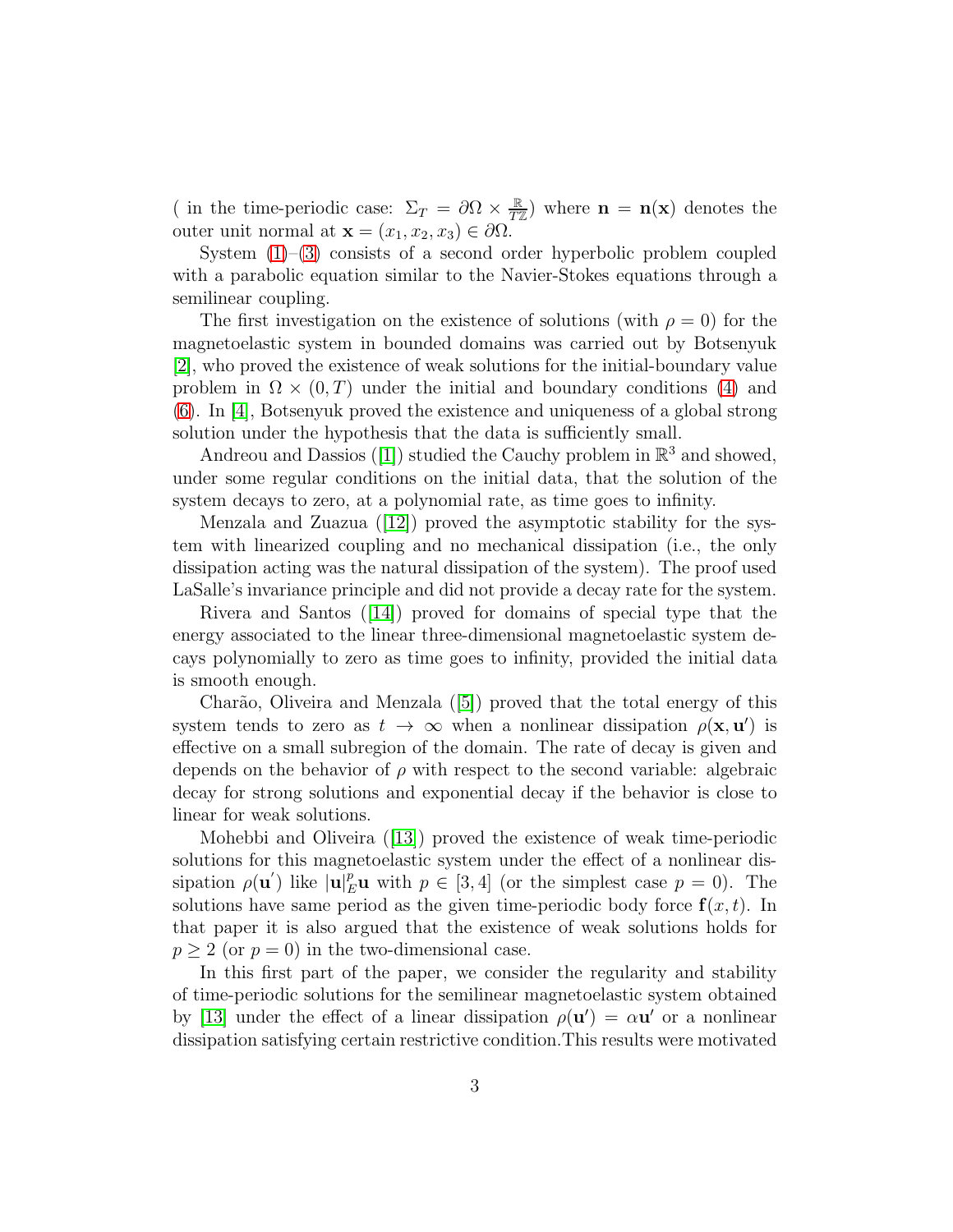by our desire to show asymptotic stability of time-periodic solutions for the magnetoelastic system.

#### 1.2 Function spaces

We consider a bounded, simply-connected domain  $\Omega$  of  $\mathbb{R}^3$  with  $\partial\Omega$  a 2-manifold of class  $C^2$ .  $C_0^{\infty}(\Omega)$  and  $C_0^{\infty}(\overline{\Omega})$  are the space of smooth functions with compact support in  $\Omega$  and the space of smooth functions with compact support in  $\mathbb{R}^3$  restricted to  $\Omega$ . respectively. The usual Sobolev spaces are denoted by  $W^{s,p}(\Omega)$ ,  $W^{s,p}(\Omega)$ ,  $s \geq 0$ , with the simplification  $H^s(\Omega) :=$  $W^{s,2}(\Omega), H_0^s(\Omega) := W_0^{s,2}$ <sup>s,2</sup>( $\Omega$ ). The norm of  $H^s$  is denoted by  $\| \, \|_s$  and  $H^{-s}(\Omega)$ indicates the dual space of  $H_0^s(\Omega)$ . More details on some definitions that follow can be found in [\[7\]](#page-22-6).

We recall that

$$
H(\operatorname{div}, \Omega) := \{ \mathbf{v} \in L^2(\Omega) : \operatorname{div} \mathbf{v} \in L^2(\Omega) \},
$$

is a Hilbert space and  $C_0^{\infty}(\overline{\Omega})$  is dense in this space. The trace map  $\gamma_n$ defined on  $C_0^{\infty}(\overline{\Omega})$  by  $\gamma_n(\mathbf{v}) = \mathbf{v} \cdot \mathbf{n}|_{\partial\Omega}$  can be extended to a linear continuous mapping  $\gamma_n$  from  $H(\text{div}, \Omega)$  onto  $H^{-1/2}(\partial \Omega)$  which maps v into  $\mathbf{v} \cdot \mathbf{n}|_{\partial \Omega}$ . Let

$$
\mathcal{V} := \left\{ \mathbf{h} \in C_0^{\infty}(\overline{\Omega}) : \text{div } \mathbf{h} = 0, \ \mathbf{h} \cdot \mathbf{n} \vert_{\partial \Omega} = 0 \right\},\
$$

 $H^1_\sigma(\Omega)$  is the closure of  $\mathcal V$  in  $H^1(\Omega)$ , which can be characterized as

$$
H^1_{\sigma}(\Omega) = \left\{ \mathbf{h} \in H^1(\Omega) : \text{div } \mathbf{h} = 0, \ \mathbf{h} \cdot \mathbf{n} |_{\partial \Omega} = 0 \right\}
$$

.

Also,  $L^2_{\sigma}(\Omega)$  is the closure of  $V$  in  $L^2(\Omega)$ , which can be characterized as

$$
L^2_{\sigma}(\Omega) = \left\{ \mathbf{h} \in L^2(\Omega) : \text{div } \mathbf{h} = 0, \ \mathbf{h} \cdot \mathbf{n} |_{\partial \Omega} = 0 \right\}.
$$

The Hilbert space  $L^2_{\sigma}(\Omega)$  is equipped with the usual  $L^2$ -norm,  $|_2$ , and  $L^2$ inner product,  $( , )_2$ ; while  $H^1_\sigma(\Omega)$  is also a Hilbert space with inner product

$$
((\mathbf{h}, \mathbf{h})) := (\operatorname{curl} \mathbf{h}, \operatorname{curl} \mathbf{h})_2
$$

and norm  $\| \cdot \|$  induced from this inner product (which is equivalent to the usual  $H^1$ -norm). For  $s \geq 0$ , we define  $H^s_\sigma(\Omega)$  as the closure of  $\mathcal V$  in  $H^s(\Omega)$ .  $H^s_{\sigma}(\Omega)$  is a Hilbert space equipped with the inner product of  $H^s(\Omega)$ , denoted by  $((,))_s$ . As usual,  $H_{\sigma}^{-s}(\Omega)$  indicates the dual of  $H_{\sigma}^{s}(\Omega)$ .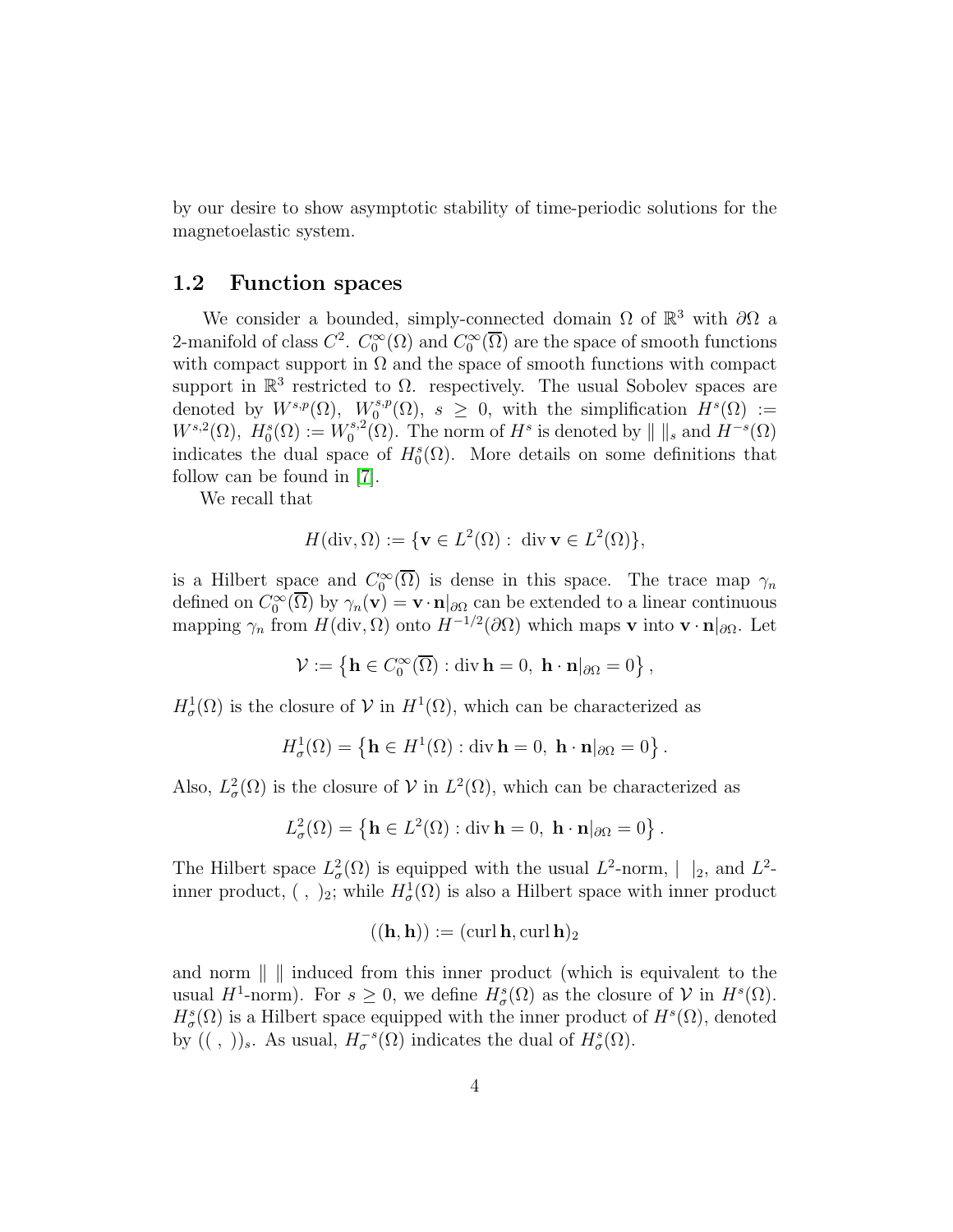Let  $H(\text{curl}, \Omega) := \{ \mathbf{v} \in L^2(\Omega) : \text{curl } \mathbf{v} \in L^2(\Omega) \},$  which is a Hilbert space with the norm  $\|\mathbf{v}\|_{H(\text{curl},\Omega)} := {\|\mathbf{v}\|_2^2 + |\text{curl } \mathbf{v}|_2^2}$ ,  $C_0^{\infty}(\overline{\Omega})$  is dense in  $H(\text{curl}; \Omega)$ . The trace  $\gamma_{\tau}$  defined on  $C_0^{\infty}(\overline{\Omega})$  by  $\gamma_{\tau}(\mathbf{v}) = \mathbf{v} \times \mathbf{n}|_{\partial \Omega}$  can be extended continuously to a linear continuous mapping  $\gamma_{\tau}$  from  $H(\text{curl}, \Omega)$ into  $H^{-1/2}(\partial\Omega)$ . We also define

$$
U_2 = \{ \mathbf{w} \in L^2_\sigma \cap H^2(\Omega) : \text{curl } \mathbf{w} \in H_0(\text{curl}, \Omega) \},
$$

equipped with norm defined by  $\|\mathbf{w}\|_{U_2} = \left\{\|\mathbf{w}\|_{H(\text{curl},\Omega)}^2 + |\text{curl curl }\mathbf{w}|_2^2\right\}^{1/2}$ .

## 1.3 Theorem on the existence of periodic solutions

For simplicity in notation, we consider the existence of periodic solutions of period  $T > 0$  for the semilinear coupled system rewritten in the following form:

$$
\mathbf{u}'' + \mathcal{L}\mathbf{u} + \rho(\mathbf{u}') = \operatorname{curl}\mathbf{h} \times (\mathbf{h} + \tilde{\mathbf{H}}) + \mathbf{f},
$$
  

$$
\mathbf{h}' + \nu_1 \tilde{\mathcal{L}}\mathbf{h} = \operatorname{curl}\left[\mathbf{u}' \times (\mathbf{h} + \tilde{\mathbf{H}})\right],
$$
 (7)

where

$$
\mathcal{L}(\ ) = -\mu \Delta(\ ) - (\lambda + \mu) \nabla \text{div}(\ ), \qquad \mathcal{D}(\mathcal{L}) = H^2(\Omega) \cap H_0^1(\Omega),
$$
  

$$
\tilde{\mathcal{L}}(\ ) = \text{curl curl}(\ ), \qquad \qquad \mathcal{D}(\tilde{\mathcal{L}}) = H^2(\Omega) \cap H_\sigma^1(\Omega).
$$

We will find a weak T-periodic solution for this system under the following assumptions:

(H0)  $\Omega \subset \mathbb{R}^3$  is a bounded, simply-connected domain with boundary  $\partial \Omega$  of class  $C^2$ .

For  $p \in [3, 4], q = (p + 2)/(p + 1)$ : (H1) **f** belongs to  $C([0, T], L<sup>q</sup>(\Omega))$  and **f**(0) = **f**(T). (H2) The continuous function  $\rho : \mathbb{R}^3 \to \mathbb{R}^3$  satisfies: There exists a positive constant  $K_0$  such that

$$
(\rho(\mathbf{z}), \mathbf{z})_E \ge K_0 |\mathbf{z}|_E^{p+2}, \qquad \forall \mathbf{z} \in \mathbb{R}^3,
$$

There exist positive constants  $r_{\rho}$  and  $K_1$  such that

$$
|\rho(\mathbf{z})|_E \leq K_1 |\mathbf{z}|_E^{p+1} \quad \text{if } |\mathbf{z}|_E \geq r_\rho.
$$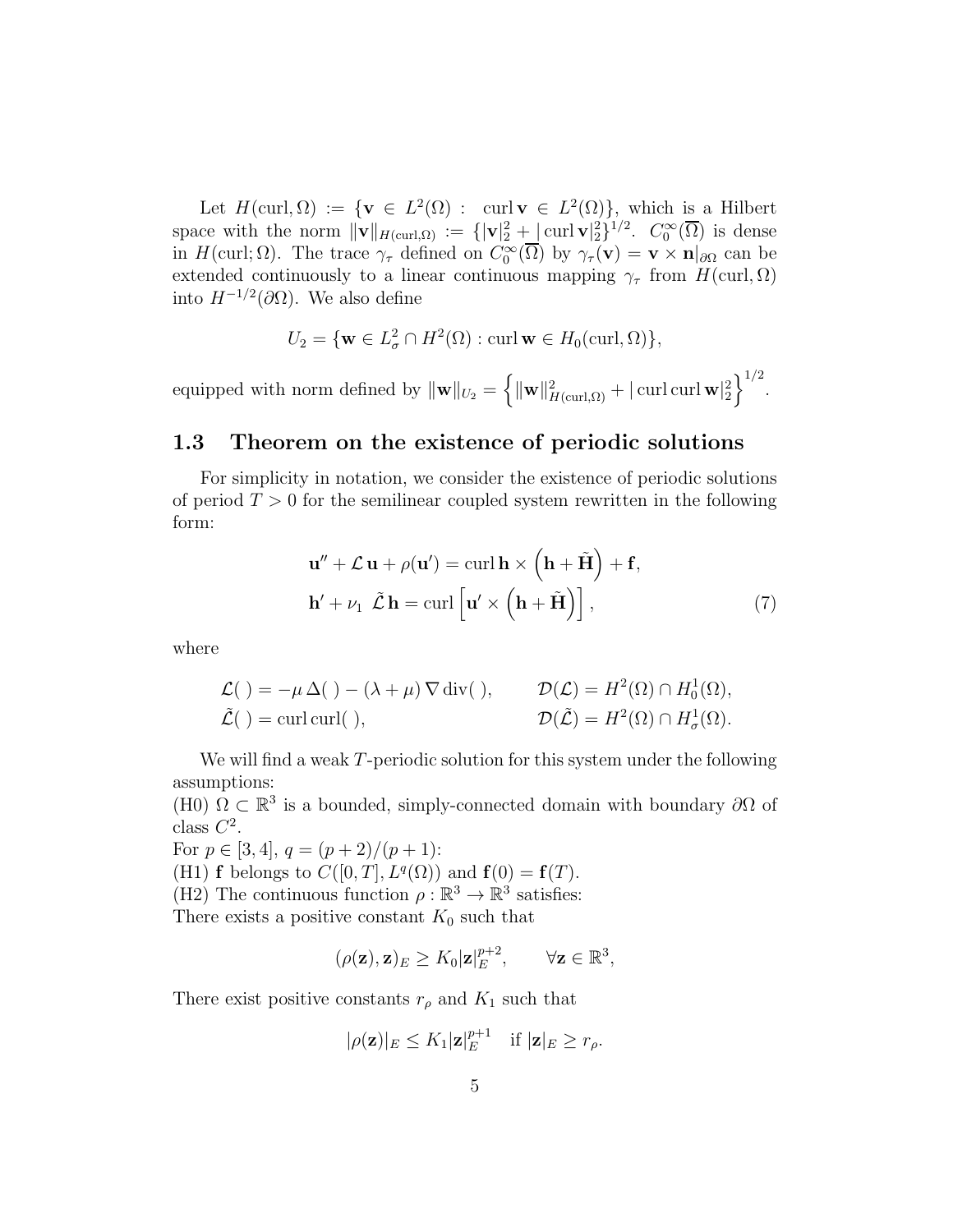$(|\ \ |_E$  and  $(\ ,\ )_E$  denote the Euclidean norm and corresponding inner product.)

Now, we state the theorem of existence of weak time-periodic solution proved by Mohebbi and Oliveira (2012) ([\[13\]](#page-22-5)):

**Theorem 1.** Let  $T > 0$  be the period of the function **f**. We assume (H0)– (H2)*.* Then, there exist  $\mathbf{u} \in L^{\infty}(0,T; H_0^1(\Omega))$  with  $\mathbf{u}' \in L^{\infty}(0,T; L^2(\Omega))$  $L^{p+2}(0,T;L^{p+2}(\Omega))$  and  $\mathbf{h} \in L^{\infty}(0,T;L^2_{\sigma}(\Omega)) \cap L^2(0,T;H^1_{\sigma}(\Omega))$  such that (u, h) *satisfies the following system:*

$$
-\int_0^T (\mathbf{u}', \varphi)_2 \eta' ds + \int_0^T a_I (\mathbf{u}, \varphi) \eta ds + \int_0^T (\rho(\mathbf{u}'), \varphi)_2 \eta ds
$$
  

$$
= \int_0^T B_I(\mathbf{h}, \mathbf{h})(\varphi) \eta ds + \int_0^T (\mathbf{f}, \varphi)_2 \eta ds,
$$
  

$$
\forall \varphi \in H_0^1(\Omega) \cap L^{p+2}(\Omega), \quad \forall \eta \in \mathbb{D}_T, (8)
$$
  

$$
-\int_0^T (\mathbf{h}, \psi)_2 \tilde{\eta}' ds + \int_0^T a_{II}(\mathbf{h}, \psi) ds = \int_0^T B_{II}(\mathbf{u}', \mathbf{h})(\psi) \tilde{\eta} ds,
$$
  

$$
\forall \psi \in H_{\sigma}^{3/2}(\Omega), \quad \forall \tilde{\eta} \in \mathbb{D}_T, (9)
$$

*where*

$$
\mathbb{D}_T := \{ \omega \in C^{\infty}(\mathbb{R}) : \omega(s) = \omega(s+T), \forall s \in \mathbb{R} \},
$$
  
\n
$$
a_{II}(\mathbf{h}, \mathbf{w}) := \nu_1 ((\mathbf{h}, \mathbf{w})), \forall \mathbf{h}, \mathbf{w} \in H^1_\sigma(\Omega),
$$
  
\n
$$
a_I(\mathbf{u}, \mathbf{v}) := \mu (\nabla \mathbf{u}, \nabla \mathbf{v})_2 + (\lambda + \mu)(\text{div } \mathbf{u}, \text{div } \mathbf{v})_2, \forall \mathbf{u}, \mathbf{v} \in H^1_0(\Omega),
$$
  
\n
$$
B_{II}(\mathbf{w}, \mathbf{b})(\ ) := \int_{\Omega} \mathbf{w} \times (\mathbf{b} + \tilde{\mathbf{H}}) \cdot \text{curl}(\ ) d\mathbf{x}
$$

*and*

$$
B_I(\mathbf{h},\mathbf{b})(\ ):=\int_{\Omega}(\operatorname{curl}\mathbf{h})\times\left(\mathbf{b}+\tilde{\mathbf{H}}\right)\cdot(\ )d\mathbf{x},
$$

with  $B_{II}: L^2(\Omega) \times H^1_\sigma(\Omega) \to H^{-3/2}_\sigma(\Omega)$  and  $B_I: H^1_\sigma(\Omega) \times H^{1/2}_\sigma(\Omega) \to H^{-1}(\Omega)$ . *Furthermore,*  $\mathbf{u} \in C(0, T; H^{1/2}(\Omega))$  *and*  $\mathbf{h} \in C(0, T; H^{-1/4}_{\sigma}(\Omega))$ *.*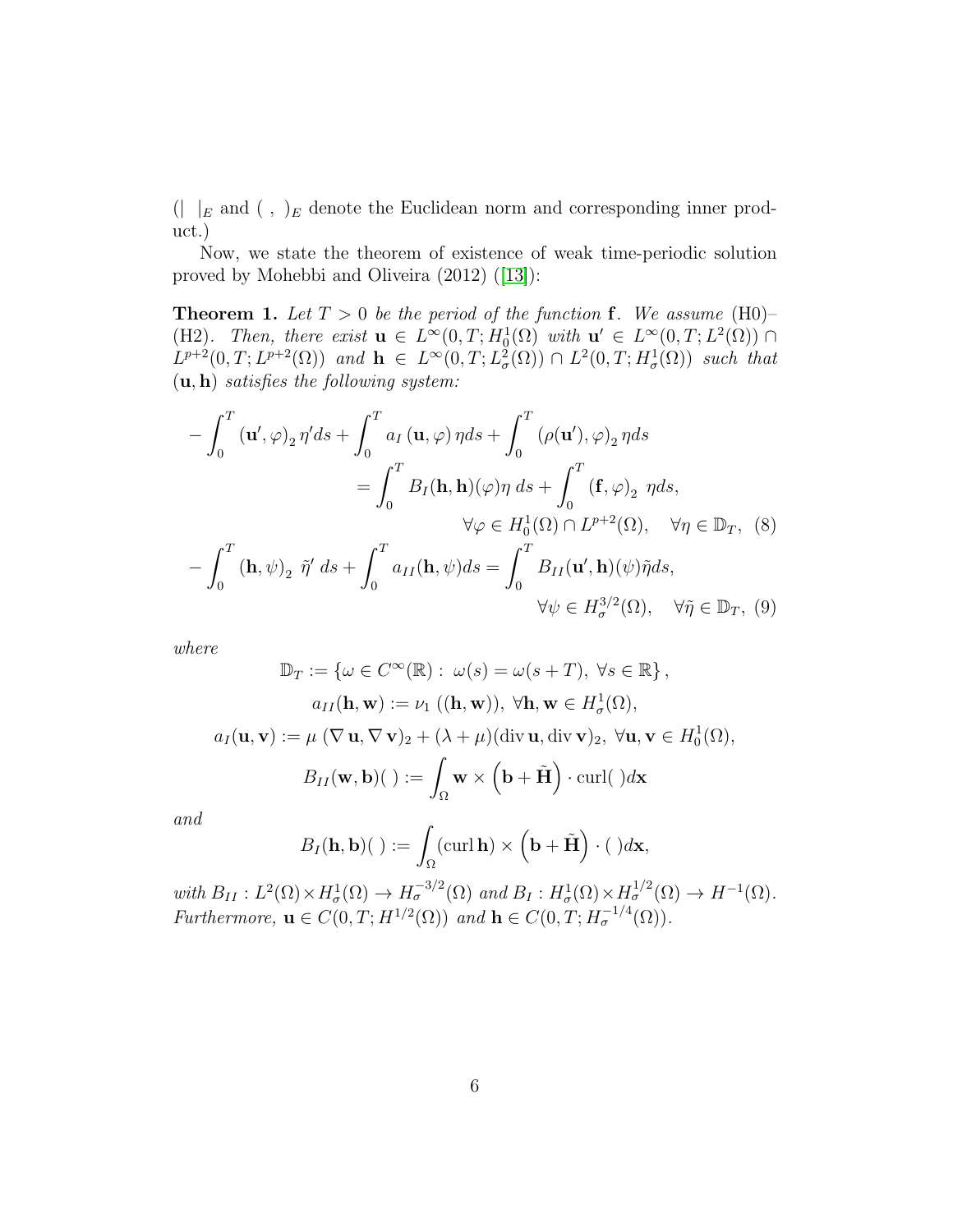## 1.4 Strong Solution for the Initial Boundary-Value Problem without Mechanical Dissipation

We consider now the initial-boundary value problem (IBVP) described by the following semilinear magnetoelastic system:

$$
\mathbf{u}'' + \mathcal{L}\mathbf{u} = \text{curl}\,\mathbf{h} \times (\mathbf{h} + \tilde{\mathbf{H}}) + \mathbf{f},
$$
  
\n
$$
\mathbf{h}' + \nu_1 \tilde{\mathcal{L}}\mathbf{h} = \text{curl}\left[\mathbf{u}' \times (\mathbf{h} + \tilde{\mathbf{H}})\right],
$$
  
\ndiv  $\mathbf{h} = 0.$  (10)

## 1.5 A Priori Estimates

We consider a priori estimates for solutions of the equations in the Faedo-Galerkin approach. For this we consider a basis  ${\{\mathbf{b}_j\}}_{j\in\mathbb{N}}$  of eigenfunctions of

$$
a_I(\mathbf{b}_j, \varphi) = \lambda_j(\mathbf{b}_j, \varphi)_2, \forall \varphi \in H_0^1(\Omega)
$$

and a basis  $\{\tilde{\mathbf{b}}_k\}_{k\in\mathbb{N}}$  of eigenfunctions ([\[9\]](#page-22-7), p. 58) of

$$
a_{II}(\tilde{\mathbf{b}}_k, \psi) = \tilde{\lambda}_k(\tilde{\mathbf{b}}_k, \psi)_2, \forall \psi \in H^1_\sigma(\Omega).
$$

Given  $m \in \mathbb{N}$ , we define the finite-dimensional spaces

$$
S_m = \text{span} \{ \mathbf{b}_1, \mathbf{b}_2, \cdots, \mathbf{b}_m \} \quad \text{and} \quad \tilde{S}_m = \text{span} \{ \tilde{\mathbf{b}}_1, \tilde{\mathbf{b}}_2, \cdots, \tilde{\mathbf{b}}_m \},
$$

so that

$$
\mathbf{u}_m = \sum_{j=1}^m c_j b_j, \quad \mathbf{h}_m = \sum_{j=1}^m \tilde{c}_j \tilde{\mathbf{b}}_j.
$$

We consider the weak formulation written in terms of  $\{u_m\}$  and  $\{h_m\}$  in the standard way.

Let us define the energy of the system as

$$
2\mathcal{E}(t) := |\mathbf{u}'_m(t)|_2^2 + ||\mathbf{u}_m(t)||^2 + |\mathbf{h}_m(t)|_2^2.
$$

It follows from the weak formulation with  $\varphi = \mathbf{u}'_m$  and  $\psi = \mathbf{h}_m$ , adding the resulting equations, the basic energy estimate

$$
\frac{d\mathcal{E}}{dt} + \nu_1 \|\mathbf{h}_m\|^2 \le |\mathbf{f}|_2 \|\mathbf{u}'_m\|_2 \tag{11}
$$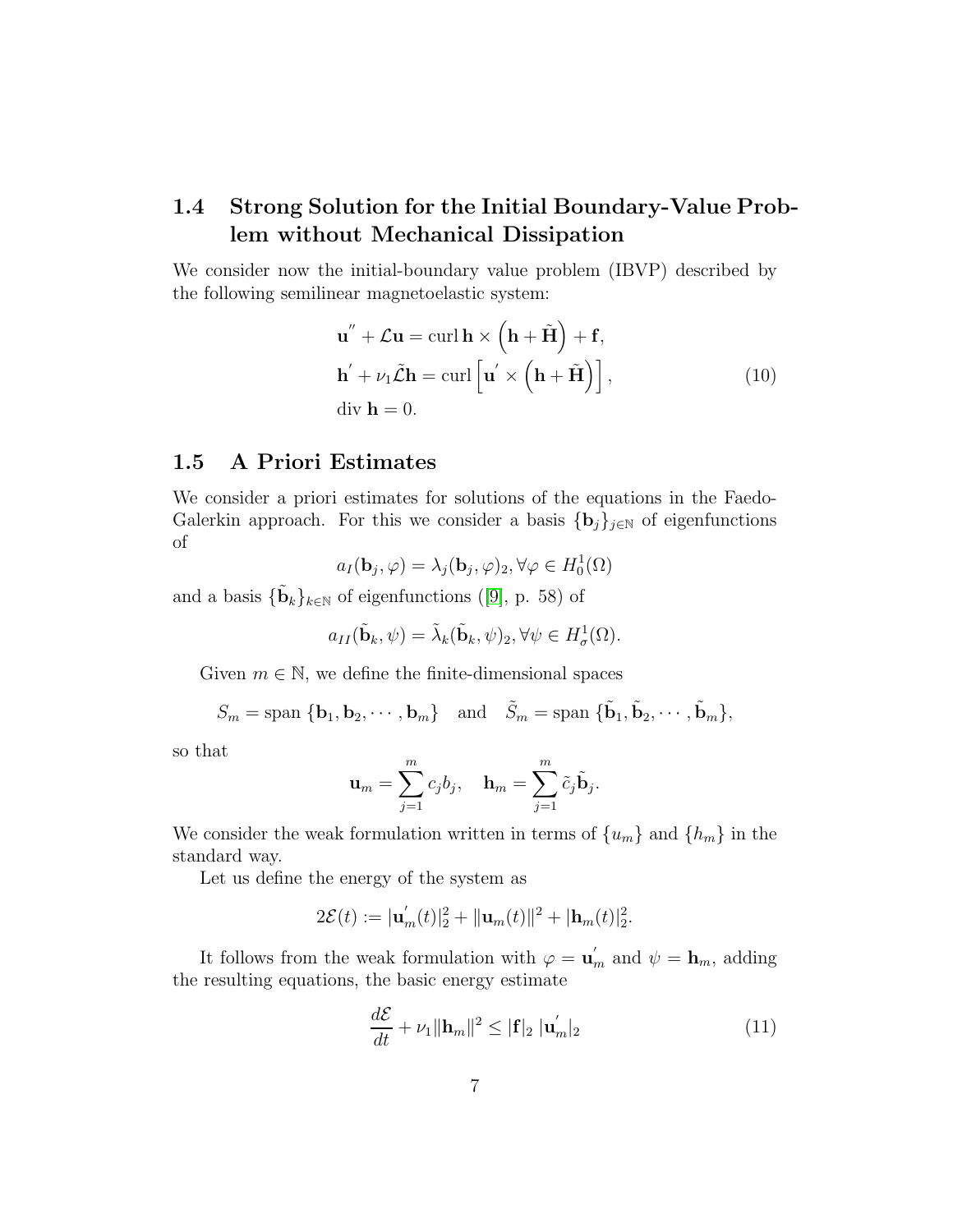This estimate implies that

$$
\sqrt{\mathcal{E}(t)} \le \sqrt{\mathcal{E}(0)} + \|\mathbf{f}\|_{L^1(0,T;L^2(\Omega))}, \forall t \in [0,T]
$$

using arguments similar to the ones that we will show for the second energy.

It also follows from the weak formulation with  $\varphi = \mathcal{L} \mathbf{u}'_m$  and  $\psi = \tilde{\mathcal{L}} \mathbf{h}_m$ , adding the resulting equations, the following estimate

$$
\frac{d}{dt}\left\{\|\mathbf{u}'_{m}\|^{2}+|\mathcal{L}\mathbf{u}_{m}|^{2}+\|\mathbf{h}_{m}\|^{2}\right\}+2\nu_{1}|\tilde{\mathcal{L}}\mathbf{h}_{m}|^{2}\leq 2c_{\mu}|\tilde{\mathcal{L}}\mathbf{h}_{m}|^{2}\|\mathbf{u}'_{m}\|+\n2\|\mathbf{f}\|\|\mathbf{u}'_{m}\|
$$
\n(12)

where  $c_\mu$  is a positive constant. Therefore,

$$
\mathcal{E}_1(t) + \nu_1 \int_0^t |\tilde{\mathcal{L}} \mathbf{h}_m|^2 ds \le \mathcal{E}_1(0) + \sqrt{2}c_\mu \int_0^t \mathcal{E}_1^{1/2}(s) |\tilde{\mathcal{L}} \mathbf{h}_m|^2 ds + \sqrt{2} \int_0^t ||\mathbf{f}(s)|| \mathcal{E}_1(s)^{1/2} ds
$$
(13)

where

<span id="page-7-1"></span><span id="page-7-0"></span>
$$
2\mathcal{E}_1(t) := \|\mathbf{u}'_m(t)\|^2 + |\mathcal{L}\mathbf{u}_m(t)|^2 + \|\mathbf{h}_m(t)\|^2.
$$
 (14)

Brezis inequality implies that

$$
\mathcal{E}_1^{1/2}(t) \le \mathcal{E}_1^{1/2}(0) + \sqrt{2}c_\mu \int_0^t |\tilde{\mathcal{L}}\mathbf{h}_m|^2 ds + \sqrt{2} \int_0^t ||\mathbf{f}(s)|| ds
$$
  
 
$$
\le c_0 + c_1 \int_0^t |\tilde{\mathcal{L}}\mathbf{h}_m|^2 ds + c_2 \int_0^T ||\mathbf{f}(s)|| ds
$$
 (15)

Returning to inequality [\(13\)](#page-7-0), we get

$$
\nu_1 \int_0^t |\tilde{\mathcal{L}} \mathbf{h}_m|^2 ds \le c_0^2 + c_0 c_1 \int_0^t |\tilde{\mathcal{L}} \mathbf{h}_m|^2 ds + c_1^2 \left( \int_0^t |\tilde{\mathcal{L}} \mathbf{h}_m|^2 ds \right)^2 + 2c_1 c_2 \left( \int_0^T \|\mathbf{f}(s)\| ds \right) \left( \int_0^t |\tilde{\mathcal{L}} \mathbf{h}_m|^2 ds \right) + c_0 c_2 \int_0^T \|\mathbf{f}(s)\| ds + c_2^2 \left( \int_0^T \|\mathbf{f}(s)\| ds \right)^2.
$$
 (16)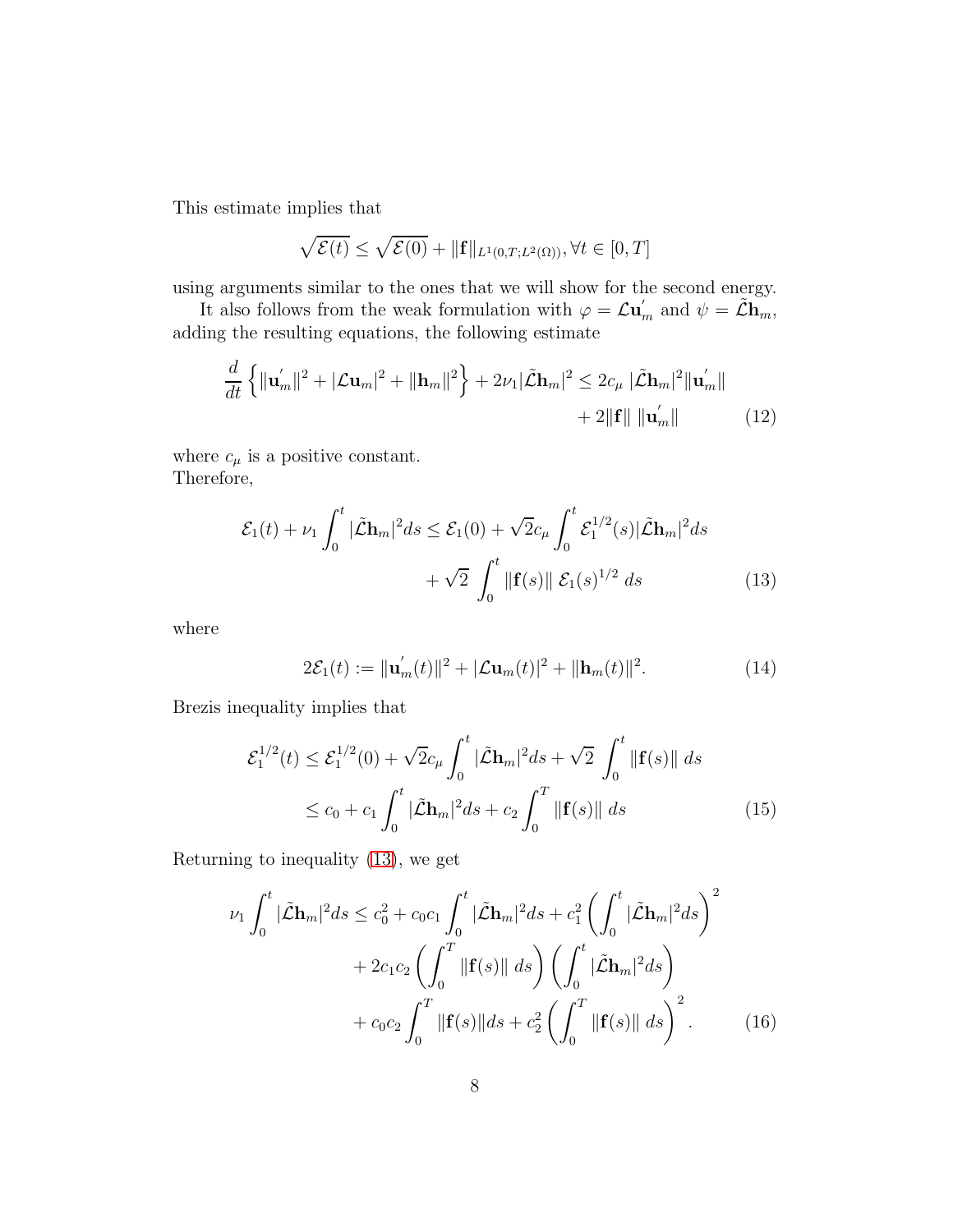Let  $Z := \int_0^t |\tilde{\mathcal{L}} \mathbf{h}_m|^2 ds$ . Then, we must have

$$
0 \le c_1^2 Z^2 + \left\{ c_0 c_1 + 2c_1 c_2 \left( \int_0^T ||\mathbf{f}(s)|| ds \right) - \nu_1 \right\} Z + c_0 c_2 \int_0^t ||\mathbf{f}(s)|| ds + c_2^2 \left( \int_0^t ||\mathbf{f}(s)|| ds \right)^2 + c_0^2.
$$
 (17)

We recall also an auxiliary lemma due to Botsenyuk's ([\[4\]](#page-22-1)).

**Lemma 2.** *Assume that*  $x, \gamma \in C^0([0, T]; \mathbb{R})$  *are non-negative functions satisfying the inequality*

$$
x(t) \le \gamma(t) + ax^2(t), \forall t \in [0, T], \tag{18}
$$

*where* a *is a positive constant. Suppose that the condition*

$$
1 - 4a\gamma(t) > 0
$$

*holds for all*  $t \in [0, T]$  *and*  $\xi_1(t), \xi_2(t)$  *are roots of* 

$$
az^2 - z + \gamma(t) = 0,\t\t(19)
$$

 $\xi_1(t) < \xi_2(t)$ *. Then, if*  $x(0) < \xi_1(0)$ *, it follows that*  $x(t) \le \xi_1(t)$ ,  $\forall t \in [0, T]$ *.* 

Using this Lemma, we assume that

$$
\left\{c_0c_1 + 2c_1c_2 \left(\int_0^T \|\mathbf{f}(s)\| ds\right) - \nu_1\right\}^2 >
$$
  
 
$$
4c_1^2 \left\{c_0c_2 \int_0^T \|\mathbf{f}(s)\| ds + c_2^2 \left(\int_0^T \|\mathbf{f}(s)\| ds\right)^2 + c_0^2\right\},\
$$

which simplifies to

$$
6c_{\mu}^{2}\mathcal{E}_{1}(0) + 2\nu_{1}\sqrt{2}c_{\mu}\mathcal{E}_{1}^{1/2}(0) + 8c_{\mu}\nu_{1}\left(\int_{0}^{T} \|\mathbf{f}\|ds\right) < \nu_{1}^{2}.\tag{20}
$$

Therefore  $\int_0^T |\tilde{\mathcal{L}} \mathbf{h}|^2 ds$  is bounded (by a constant that does not depend on m), which by [\(15\)](#page-7-1) implies that there exists a positive constant  $C_E$  (which also does not depend on  $m$ ) such that

<span id="page-8-0"></span>
$$
\mathcal{E}_1(t) \leq C_E
$$

for  $t \in [0, T]$ . These constants depend on the initial energy  $\mathcal{E}_1(0)$  and on the following norm of  $\mathbf{f}: \| \mathbf{f} \|_{L^1(0,T;H^1_0(\Omega))}$ .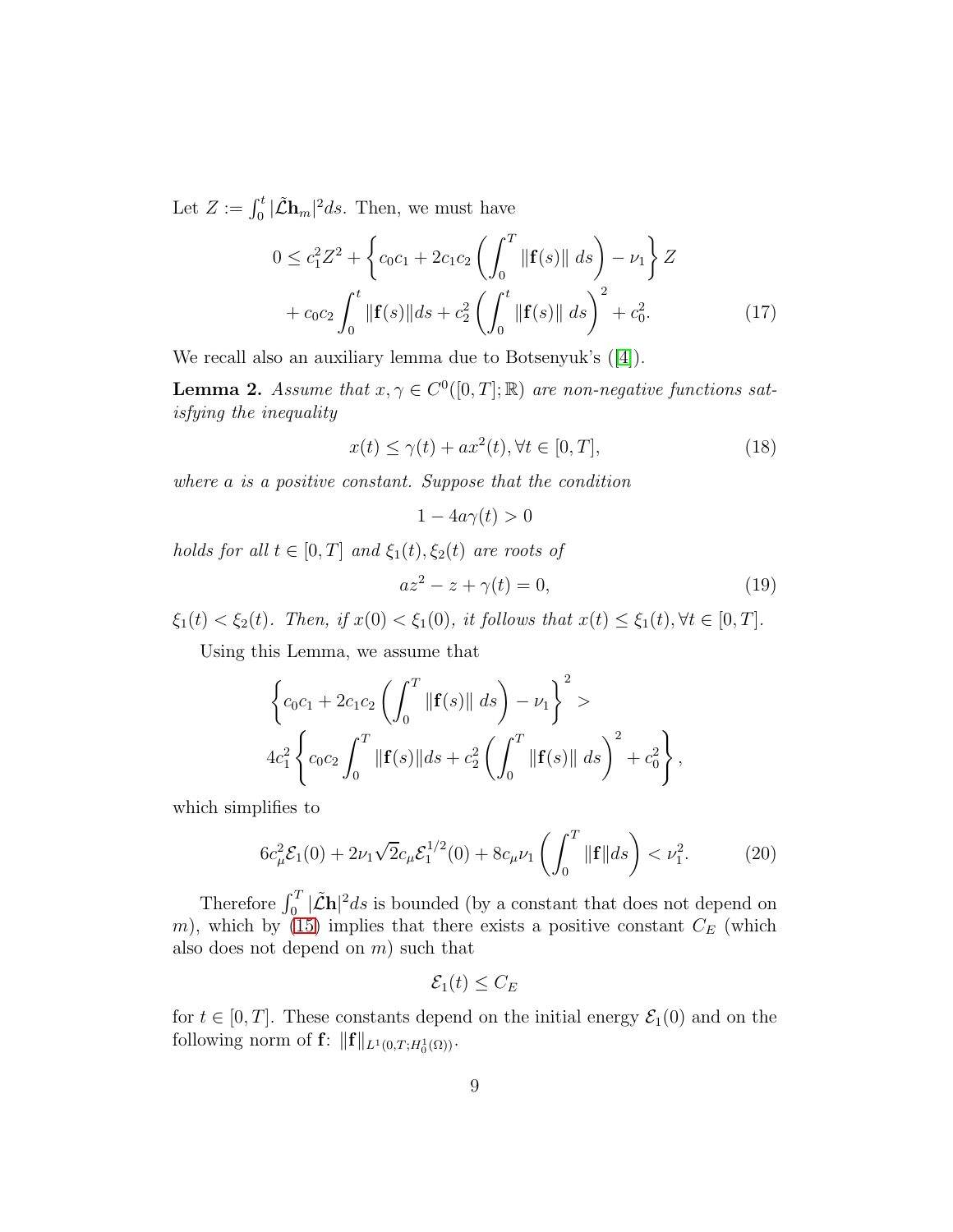Remark 3. *We conclude that if* [\(20\)](#page-8-0) *is satisfied, there exist strong solutions for the three-dimensional initial boundary-value problem. This result improves on a previous result due to Botsenyuk ([\[4\]](#page-22-1)) on the existence of strong solutions. Botsenyuk ([\[4\]](#page-22-1)) proved under his assumptions that there exists a unique strong solution. Under our assumptions the same result holds with the same proof.*

In the next theorem, the weak solution we are referring to are the ones proved by Botsenyuk ([\[2\]](#page-21-0)).

**Theorem 4.** Let T be a positive real number. Let  $f \in L^1(0,T; H_0^1(\Omega))$ . We *assume that the following condition holds:*

$$
6c_{\mu}^{2}\mathcal{E}_{1}(0) + 2\nu_{1}\sqrt{2}c_{\mu}\mathcal{E}_{1}^{1/2}(0) + 8c_{\mu}\nu_{1} \|\mathbf{f}\|_{L^{1}(0,T;H_{0}^{1}(\Omega))} < \nu_{1}^{2}, \tag{21}
$$

*where*

<span id="page-9-0"></span>
$$
2\mathcal{E}_1(t) := \|\mathbf{u}'(t)\|^2 + |\mathcal{L}\mathbf{u}(t)|^2 + \|\mathbf{h}(t)\|^2,
$$

*Then, the weak solutions* (u, h) *have the additional regularity:*  $\mathbf{h} \in L^2(0,T;D(\tilde{\mathcal{L}})) \cap L^{\infty}(0,T;H^1_{\sigma}(\Omega)),$  $\mathbf{u} \in L^2(0,T;D(\mathcal{L}))$  and  $\mathbf{u}' \in L^{\infty}(0,T; \dot{H}_0^1(\Omega)).$ 

## 1.6 Existence of T-periodic strong solutions

We claim that this result of regularity holds for T-periodic solutions if the system has a linear mechanical dissipation (or nonlinear in the restricted sense discussed later), because we can show the existence of T-periodic solutions using the Poincaré map.

Using the Faedo-Galerkin framework, we take the  $L^2$  inner product of each term in the first equation of the approximate problem (with  $\rho(\mathbf{u}'_m) = \alpha \mathbf{u}'_m$ )

$$
\mathbf{u}_{m}^{''} + \mathcal{L}\mathbf{u}_{m} + \rho(\mathbf{u}_{m}') = \operatorname{curl} \mathbf{h}_{m} \times (\mathbf{h}_{m} + \tilde{\mathbf{H}}) + \mathbf{f}
$$

by  $\mathbf{u}'_m$ , and the second equation, which is

$$
\mathbf{h}'_m + \nu_1 \tilde{\mathcal{L}} \mathbf{h}_m = \operatorname{curl} \left[ \mathbf{u_m}' \times (\mathbf{h}_m + \tilde{\mathbf{H}}) \right],
$$

by  $\mathbf{h}_m$ , we obtain the fundamental identity

$$
\frac{d\mathcal{E}}{dt} + \left(\rho(\mathbf{u}'_m), \mathbf{u}'_m\right)_2 + \nu_1 \|\mathbf{h}_m\|^2 = \left(\mathbf{f}, \mathbf{u}'_m\right)_2. \tag{22}
$$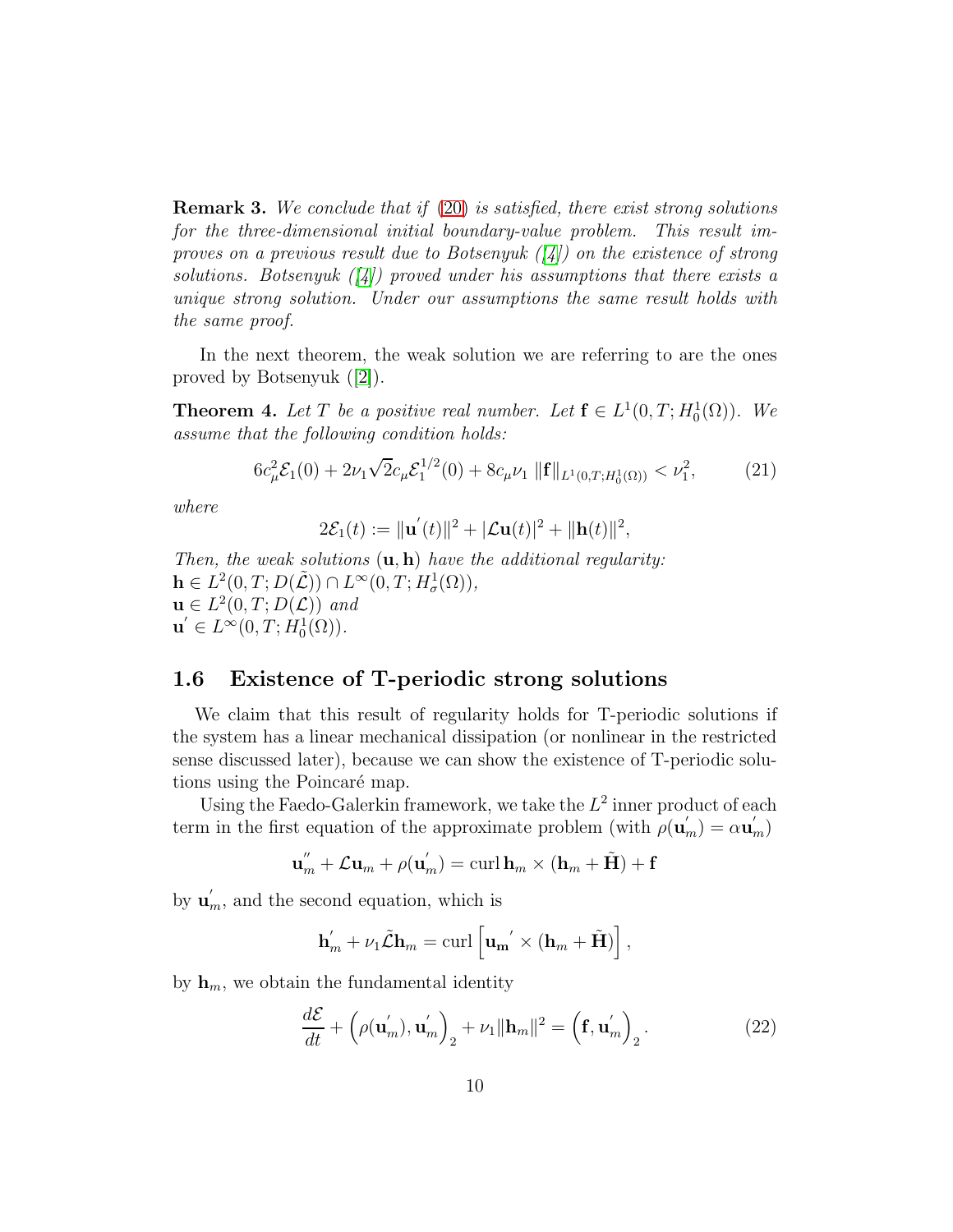Formally, taking the  $L^2$  inner product of each term in the first equation by  $\varepsilon \mathbf{u}_m$  (with  $\varepsilon > 0$ ) and adding the result to the previous identity to obtain the following inequality

$$
\frac{d}{dt}\left\{\mathcal{E}+\varepsilon\left(\mathbf{u}'_m,\mathbf{u}_m\right)_2+\frac{\alpha\varepsilon}{2}|\mathbf{u}_m|^2\right\}+(\alpha-\varepsilon)|\mathbf{u}'_m|^2
$$
\n
$$
+\varepsilon||\mathbf{u}_m||^2+\nu_1||\mathbf{h}_m||^2\leq |\mathbf{f}|_2|\mathbf{u}'_m|_2+|\mathbf{f}|_2|\mathbf{u}_m|_2+C||\mathbf{h}_m||^2||\mathbf{u}_m||\tag{23}
$$

Let  $G_{\varepsilon} := \mathcal{E} + \varepsilon \left( \mathbf{u}'_m, \mathbf{u}_m \right)_2 + \frac{\alpha \varepsilon}{2}$  $\frac{\alpha \varepsilon}{2}|\mathbf{u}_m|^2$ . Since

$$
\frac{1}{2}\mathcal{E} \le G_{\varepsilon} \le (2+\alpha)\mathcal{E}
$$

if  $0 < \varepsilon < \min(1, C_{\Omega}^{-2})$ , we infer that

$$
\frac{d}{dt}G_{\varepsilon} + 2\varepsilon \mathcal{E} \le |\mathbf{f}|_2 |\mathbf{u}'_m|_2 + C_{\Omega}^{1/2} |\mathbf{f}|_2 ||\mathbf{u}_m|| + C ||\mathbf{h}_m||^2 ||\mathbf{u}_m||
$$
\n
$$
\le C |\mathbf{f}|_2 \sqrt{\mathcal{E}} + C \sqrt{\mathcal{E}} ||\mathbf{h}_m||^2 \tag{24}
$$

if  $0 < \varepsilon < \min(1, C_0^{-2}, \alpha/2, \nu_1)$ . This estimate implies that

$$
\frac{d}{dt}\sqrt{G_{\varepsilon}}(t) + \frac{\varepsilon}{2+\alpha}\sqrt{G_{\varepsilon}}(t) \le C\left(\left|\mathbf{f}\right|_{2} + \|\mathbf{h}_{m}\|^{2}\right) \tag{25}
$$

if  $0 < \varepsilon < \min(1, C_{\Omega}^{-2}, \alpha/2, \nu_1)$ . Therefore,

$$
\sqrt{\mathcal{E}}(t) \leq \sqrt{2}\sqrt{G_{\varepsilon}}(t)
$$
  
\n
$$
\leq C_1 \exp\left(-\frac{\varepsilon}{2+\alpha}t\right) \left(\int_0^t e^{\frac{\varepsilon s}{2+\alpha}} |\mathbf{f}|_2(s) ds + \int_0^t e^{\frac{\varepsilon s}{2+\alpha}} \|\mathbf{h}_m\|^2(s) ds\right)
$$
  
\n
$$
+ \sqrt{G_{\varepsilon}(0)} \exp\left(-\frac{\varepsilon}{2+\alpha}t\right).
$$

So,

$$
\sqrt{\mathcal{E}}(t) \leq C_1 \| \mathbf{f} \|_{L^1(0,T;L^2(\Omega))} + \frac{C_2}{\nu_1} \mathcal{E}(0) \left( 1 + \| \mathbf{f} \|_{L^1(0,T;L^2(\Omega))} \right) + \frac{C_3}{\nu_1} \| \mathbf{f} \|_{L^1(0,T;L^2(\Omega))}^2 + \left( \sqrt{2 + \alpha} \right) \sqrt{\mathcal{E}(0)} \exp \left( -\frac{\varepsilon}{2 + \alpha} t \right), \qquad (26)
$$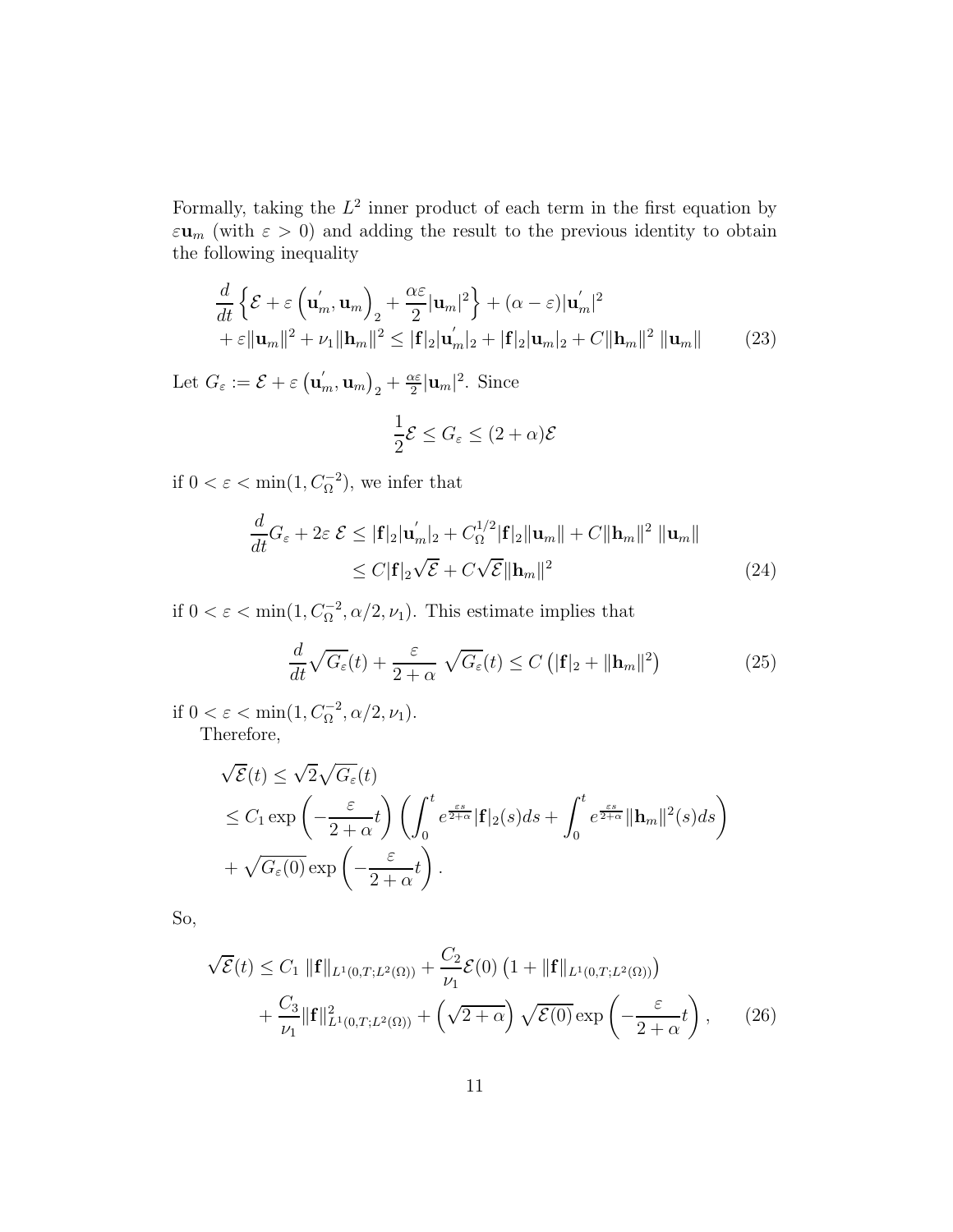where we have used the estimate (obtained from the uniform bound on  $\sqrt{\mathcal{E}}$ ):

$$
\nu_1 \int_0^t \|\mathbf{h}_m(s)\|^2 ds \le \mathcal{E}(0) \left(1 + \|\mathbf{f}\|_{L^1(0,T;L^2(\Omega))}\right) + \|\mathbf{f}\|_{L^1(0,T;L^2(\Omega))}^2, \ \forall t \in [0,T].
$$

We conclude that the  $S(\mathbf{u}_m(0), \mathbf{u}'_m(0), \mathbf{h}_m(0)) = (\mathbf{u}_m(T), \mathbf{u}'_m(T), \mathbf{h}_m(T))$  maps every ball of radius  $R \in (R_{cr}, 1)$  and center at 0 into the same ball, where

$$
R_{cr} = \frac{C_1 \|\mathbf{f}\|_{L^1(0,T;L^2(\Omega))} + \frac{C_3}{\nu_1} \|\mathbf{f}\|_{L^1(0,T;L^2(\Omega))}^2}{1 - \sqrt{2 + \alpha} \exp\left(-\frac{\varepsilon}{2 + \alpha} T\right) - \frac{C_2}{\nu_1} \left(1 + \|\mathbf{f}\|_{L^1(0,T;L^2(\Omega))}\right)} \tag{27}
$$

under the condition that  $R_{cr} \in (0,1)$ . This map is also continuous. By the Brouwer fixed point theorem, it follows that there exists at least one solution  $(\mathbf{u}_m, \mathbf{u}'_m, \mathbf{h}_m)$  T-periodic. The remaining task of passing to the limit as  $m \to \infty$  was described in detail in [\[13\]](#page-22-5) and so we omit this part of the proof. The main conclusion that we obtain is the existence of a strong Tperiodic solution when the dissipation is given by  $\rho(\mathbf{u}') = \alpha \mathbf{u}'$ , under the assumption that  $0 < R_{cr} < 1$ .

Notice that this result requires not only the expected restrictions on the sizes of  $\nu_1$  (large) and **f** (small), but also T not too small.

#### Theorem 5. *(Existence of strong T-periodic solutions)*

*If*  $f \in L^1(0, T; H_0^1(\Omega))$  *and the conditions* [\(21\)](#page-9-0)*,*  $0 < R_{cr} < 1$  *hold, then there exist strong T-periodic solutions for the magnetoelastic system* [\(1\)](#page-1-0)*,* [\(2\)](#page-1-4)*,* [\(3\)](#page-1-1)*,* [\(5\)](#page-1-5) *and* [\(6\)](#page-1-3)*.*

Remark 6. *The drawback of this argument of existence depending on the regularity estimate for the initial boundary-value problem and the Poincaré map is that we have not been able to extend this argument for the full case considered in [\[13\]](#page-22-5).*

## 1.7 Stability of Strong Time-periodic Solutions

We proceed to investigate the stability of strong T-periodic solutions for the magnetoelastic system subjected now to a linear dissipation  $\rho(\mathbf{v}') = \alpha \mathbf{v}'$ . For this type of dissipation we can use the result of the previous subsection since we proved the existence of T-periodic regular solutions using the initial value problem and the Poincaré map.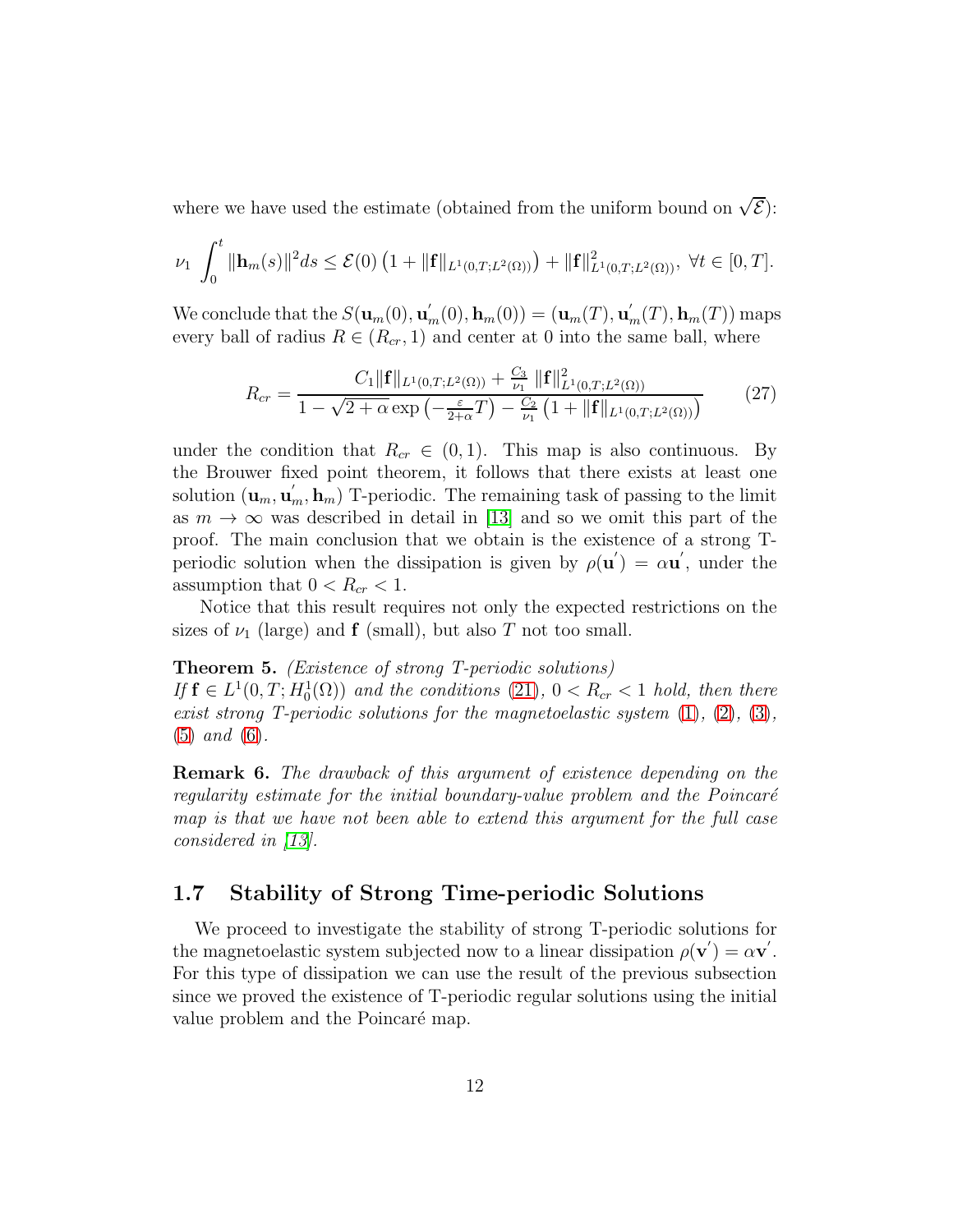Let  $(v, b)$  denote the perturbation pair of the strong solution  $(u, h)$ . Then, these perturbations satisfy the following system

<span id="page-12-0"></span>
$$
\mathbf{v}'' + \mathcal{L}\mathbf{v} + \rho(\mathbf{u}' + \mathbf{v}') - \rho(\mathbf{u}') = \operatorname{curl} \mathbf{h} \times \mathbf{b} + \operatorname{curl} \mathbf{b} \times \mathbf{h} + \operatorname{curl} \mathbf{b} \times \mathbf{b}
$$
  
\n
$$
\mathbf{b}' + \nu_1 \tilde{\mathcal{L}} \mathbf{b} = \operatorname{curl}[\mathbf{u}' \times \mathbf{b}] + \operatorname{curl}[\mathbf{v}' \times \mathbf{h}] + \operatorname{curl}[\mathbf{v}' \times \mathbf{b}]
$$
 (28)  
\n
$$
\operatorname{div} \mathbf{b} = 0
$$

under the initial conditions  $\mathbf{v}(0) = \mathbf{v}_0$ ,  $\mathbf{v}'(0) = \mathbf{v}_1$  and  $\mathbf{b}(0) = \mathbf{b}_0$ .

We will look for an a priori estimate for the solutions of this system. Formally, taking the  $L^2(\Omega)$ -inner product of the first equation by  $\mathbf{v}'$ , taking the  $L^2(\Omega)$ -inner product of the second equation by **b** and adding the results, we obtain

$$
\frac{1}{2}\frac{d}{dt}\left\{|\mathbf{v}'|_{2}^{2} + \|\mathbf{v}\|^{2} + |\mathbf{b}|_{2}^{2}\right\} + \left(\rho(\mathbf{u}' + \mathbf{v}') - \rho(\mathbf{u}'), \mathbf{v}'\right)_{2} + \nu_{1} \|\mathbf{b}\|^{2}
$$
\n
$$
= (\text{curl}\,\mathbf{h} \times \mathbf{b}, \mathbf{v}')_{2} + (\mathbf{u}' \times \mathbf{b}, \text{curl}\,\mathbf{b})_{2} \tag{29}
$$

Let  $2\mathcal{E}_p(t) := |\mathbf{v}'|^2 + ||\mathbf{v}||^2 + |\mathbf{b}|^2$  denote the energy of the perturbation. Then, it follows that

$$
\frac{d\mathcal{E}_p}{dt} + \left(\rho(\mathbf{u}' + \mathbf{v}') - \rho(\mathbf{u}'), \mathbf{v}'\right)_2 + \nu_1 \|\mathbf{b}\|^2 \leq |\tilde{\mathcal{L}}\mathbf{h}|_2 \|\mathbf{b}\| \|\mathbf{v}'\|_2
$$
  
+  $\|\mathbf{u}'\| \|\mathbf{b}\|^{3/2} \|\mathbf{b}\|_2^{1/2}$  (30)

Thus, using Young's inequality we infer that

$$
\frac{d\mathcal{E}_p}{dt} + \left(\rho(\mathbf{u}' + \mathbf{v}') - \rho(\mathbf{u}'), \mathbf{v}'\right)_2 + \frac{\nu_1}{2} \|\mathbf{b}\|^2 \le \frac{1}{\nu_1} |\tilde{\mathbf{L}}\mathbf{h}|_2^2 |\mathbf{v}'|_2^2 + \frac{1}{\nu_1} \|\mathbf{u}'\|^4 |\mathbf{b}|_2^2
$$
  

$$
\le \frac{1}{\nu_1} |\tilde{\mathbf{L}}\mathbf{h}|_2^2 |\mathbf{v}'|_2^2 + \frac{4}{\nu_1} C_E^2 |\mathbf{b}|_2^2 \tag{31}
$$

Assuming that  $\nu_1 > 2\sqrt{2} C_E C_{\Omega}^{1/2}$  $\Omega^{1/2}$ , it follows that

$$
\frac{d\mathcal{E}_p}{dt} \le \frac{1}{\nu_1} |\tilde{\mathcal{L}}\mathbf{h}|_2^2 |\mathbf{v}'|_2^2 \le \frac{2}{\nu_1} |\tilde{\mathcal{L}}\mathbf{h}|_2^2 \mathcal{E}_p \tag{32}
$$

i.e.,

<span id="page-12-1"></span>
$$
\frac{d\sqrt{\mathcal{E}_p}}{dt} \le \frac{1}{\nu_1} |\tilde{\mathcal{L}}\mathbf{h}|^2 \sqrt{\mathcal{E}_p}
$$
\n(33)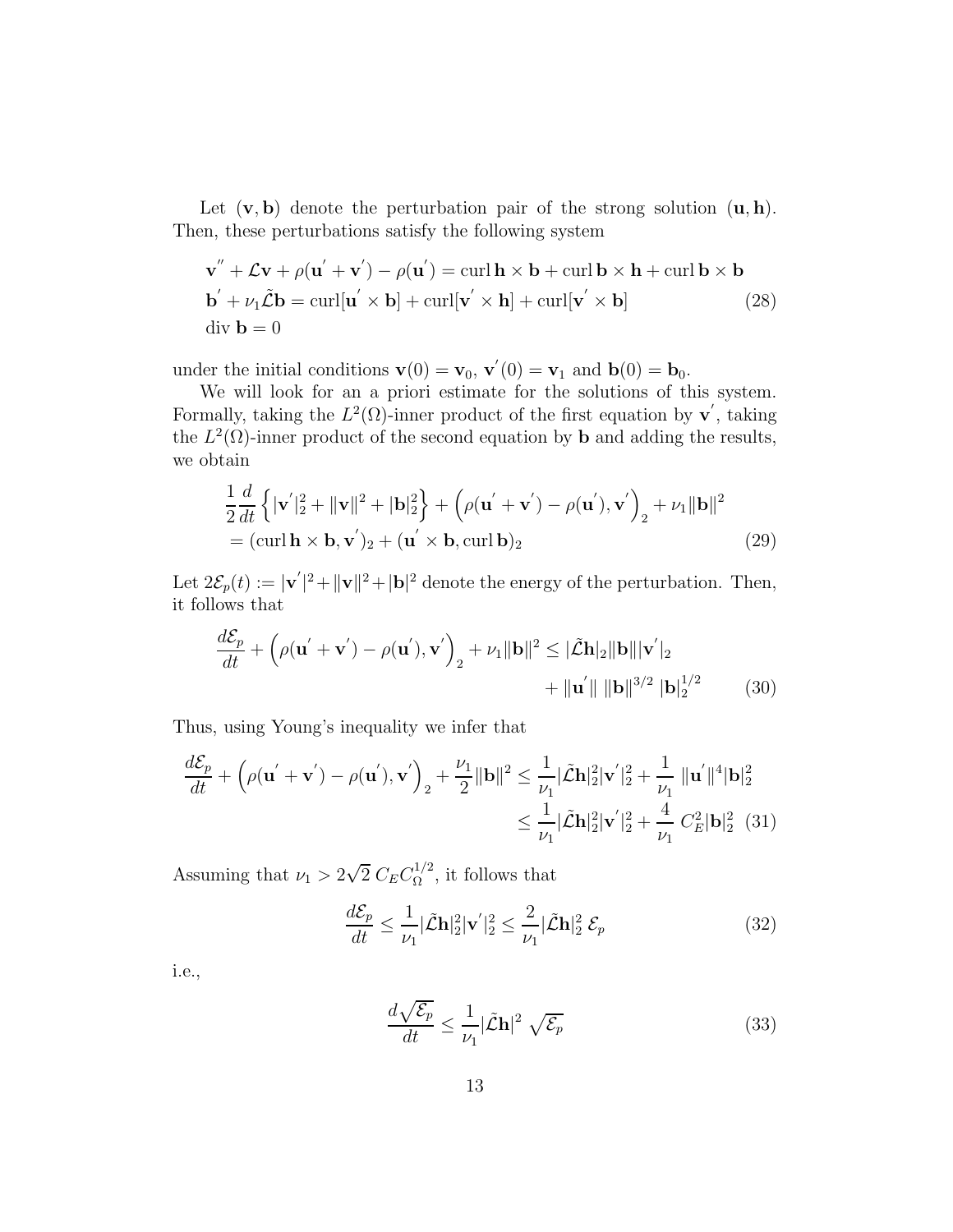which implies that

$$
\sqrt{\mathcal{E}_p} \le \sqrt{\mathcal{E}_p(0)} \exp\left\{ \int_0^t |\tilde{\mathcal{L}} \mathbf{h}|^2 ds \right\} \le C_h \sqrt{\mathcal{E}_p(0)},\tag{34}
$$

since the term  $\{\int_0^t |\tilde{\mathcal{L}}\mathbf{h}|^2 ds\}$  is bounded by a constant as a consequence of the a priori estimates that produced the strong solution  $(\mathbf{u}, \mathbf{h})$ . This a priori estimate places the perturbation  $(v, b)$  in the usual energy space of the weak solutions.

Now, we take the  $L^2(\Omega)$ -inner product of the first equation of [\(28\)](#page-12-0) by  $\eta v$ , where  $\eta \in (0, \alpha)$ , to get

$$
\eta \frac{d}{dt}(\mathbf{v}', \mathbf{v})_2 + \eta \left( \rho(\mathbf{u}' + \mathbf{v}') - \rho(\mathbf{u}'), \mathbf{v} \right)_2 + \eta \|\mathbf{v}\|^2 - \eta \|\mathbf{v}'\|^2
$$
  
\$\leq 2\eta \|\mathbf{v}\| \|\mathbf{b}\| \|\mathbf{h}\| + \eta \|\mathbf{v}\| \|\mathbf{b}\| \|\mathbf{b}\|\_{H^{1/2}}

Adding each member of this equation to the corresponding members of equation [\(31\)](#page-12-1), we obtain the estimate

$$
\frac{d}{dt}\{\mathcal{E}_p + \eta(\mathbf{v}', \mathbf{v})_2\} + \eta \left(\rho(\mathbf{u}' + \mathbf{v}') - \rho(\mathbf{u}'), \mathbf{v}\right)_2 + \left(\rho(\mathbf{u}' + \mathbf{v}') - \rho(\mathbf{u}'), \mathbf{v}'\right)_2 \n- \eta|\mathbf{v}'|^2 + \eta\|\mathbf{v}\|^2 + \frac{\nu_1}{2}\|\mathbf{b}\|^2 \n\le \frac{1}{\nu_1} \|\tilde{\mathcal{L}}\mathbf{h}\|_2^2 \|\mathbf{v}'\|_2^2 + c \|\mathbf{u}'\|^4 \|\mathbf{b}\|_2^2 + 2\eta\|\mathbf{v}\| \|\mathbf{b}\| \|\mathbf{h}\| + \eta\|\mathbf{v}\| \|\mathbf{b}\|^{3/2} \|\mathbf{b}\|_2^{1/2}
$$
\n(35)

We infer that

$$
\frac{d}{dt}\{\mathcal{E}_p + \eta(\mathbf{v}', \mathbf{v})_2 + \frac{\eta \alpha}{2} |\mathbf{v}|_2^2\} + (\alpha - \eta) |\mathbf{v}'|^2 + \eta ||\mathbf{v}||^2 + \frac{\nu_1}{2} ||\mathbf{b}||^2
$$
\n
$$
\leq \frac{1}{\nu_1} |\tilde{\mathcal{L}}\mathbf{h}|_2^2 |\mathbf{v}'|_2^2 + c ||\mathbf{u}'||^4 |\mathbf{b}|_2^2 + 2\eta ||\mathbf{v}|| ||\mathbf{b}|| ||\mathbf{h}|| + \eta ||\mathbf{v}|| ||\mathbf{b}||^{3/2} |\mathbf{b}|_2^{1/2} \tag{36}
$$

Let

$$
G_p = \mathcal{E}_p + \eta(\mathbf{v}', \mathbf{v})_2 + \frac{\eta \alpha}{2} |\mathbf{v}|_2^2.
$$

The next lemma establishes the relation between the function  $G_p$  and the energy.

**Lemma 7.** *If*  $0 < η < min(1, (C<sub>Ω</sub>)<sup>-2</sup>)$ *, then* 

$$
\frac{1}{2}\mathcal{E}_p(t) \le G_p(t) \le (2+\alpha)\mathcal{E}_p(t). \tag{37}
$$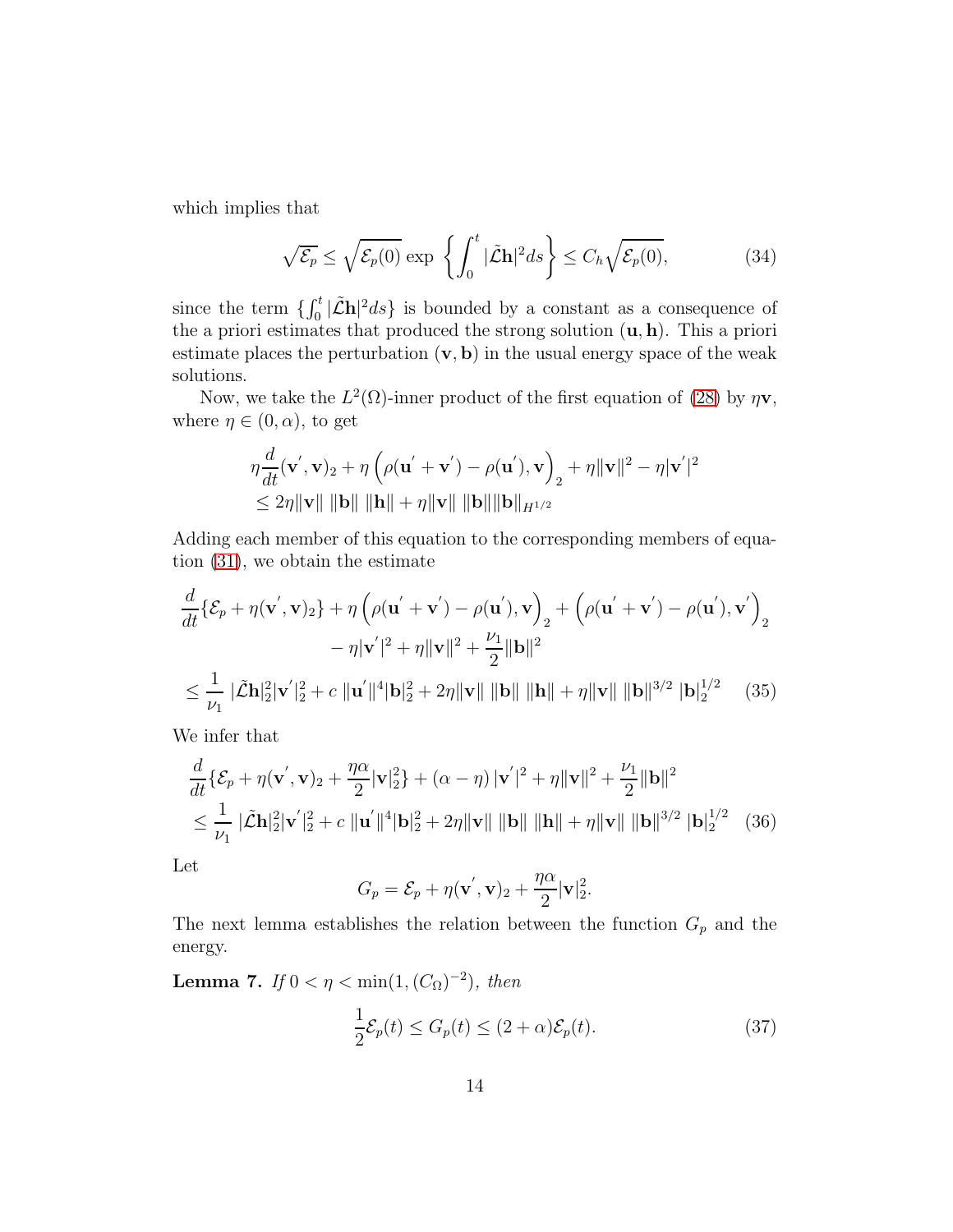*Proof.*

$$
\frac{1}{2}\mathcal{E}_p \le G_p \le \mathcal{E}_p + \frac{1}{2}|\mathbf{v}'|_2^2 + |\mathbf{v}|_2^2 \frac{\eta^2 C_\Omega^2}{2C_\Omega^2} + \frac{\eta \alpha}{2}|\mathbf{v}|_2^2
$$
\n
$$
\le |\mathbf{v}'|_2^2 + \frac{1}{2}|\mathbf{b}|_2^2 + \left(\frac{1}{2} + \frac{\eta}{2(C_\Omega)^{-2}} + \frac{\alpha \eta}{2C_\Omega^{-2}}\right) a_I(\mathbf{v}, \mathbf{v}) \le (2 + \alpha)\mathcal{E}_p.
$$

Then,

$$
\frac{dG_p}{dt} + (\alpha - \eta) |\mathbf{v}'|^2 + \eta ||\mathbf{v}||^2 + \frac{\nu_1}{2} ||\mathbf{b}||^2
$$
\n
$$
\leq \frac{1}{\nu_1} |\tilde{\mathbf{L}} \mathbf{h}|_2^2 |\mathbf{v}'|_2^2 + c ||\mathbf{u}'||^4 |\mathbf{b}|_2^2 + 2\eta ||\mathbf{v}|| ||\mathbf{b}|| ||\mathbf{h}|| + \eta ||\mathbf{v}|| ||\mathbf{b}||^{3/2} |\mathbf{b}|_2^{1/2} \tag{38}
$$

So, for  $\eta \in (0, \alpha/2)$  sufficiently small,

$$
\frac{dG_p}{dt} + \frac{\alpha}{2} |\mathbf{v}'|_2^2 + \frac{\eta}{2} ||\mathbf{v}||^2 + \left\{ \frac{C_{\Omega}^{-1/2} \nu_1}{4} - c \ C_E^2 \right\} |\mathbf{b}|_2^2
$$

$$
+ \left\{ \frac{\nu_1}{4} - 2\eta \ C_E \right\} ||\mathbf{b}||^2 \le \eta ||\mathbf{v}|| ||\mathbf{b}||^{3/2} |\mathbf{b}|_2^{1/2} + \frac{1}{\nu_1} |\tilde{\mathcal{L}} \mathbf{h}|_2^2 |\mathbf{v}'|_2^2. \tag{39}
$$

This inequality and the previous uniform bound on the energy of perturbations imply the following estimate

$$
\frac{dG_p}{dt} + \frac{\alpha}{2} |\mathbf{v}'|_2^2 + \frac{\eta}{2} ||\mathbf{v}||^2 + \left\{ \frac{C_{\Omega}^{-1/2} \nu_1}{4} - c \ C_E^2 \right\} |\mathbf{b}|_2^2
$$

$$
+ \left\{ \frac{\nu_1}{4} - 2\eta \ C_E \right\} ||\mathbf{b}||^2 \le C_h \sqrt{2\mathcal{E}_p(0)} \ \eta \ \mathcal{E}_p + \frac{2}{\nu_1} ||\tilde{\mathbf{L}}\mathbf{h}|_2^2 \ \mathcal{E}_p \tag{40}
$$

Thus,

$$
\frac{dG_p}{dt} + \left(C_0 - C_h\sqrt{2\mathcal{E}_p(0)}\right)\eta \mathcal{E}_p \le \frac{2}{\nu_1} |\tilde{\mathcal{L}}\mathbf{h}|_2^2 \mathcal{E}_p \tag{41}
$$

Now, using the previous lemma,

$$
\frac{dG_p}{dt} + \frac{C_0 - C_h \sqrt{2\mathcal{E}_p(0)}}{(2+\alpha)} \eta G_p \le \frac{4}{\nu_1} |\tilde{\mathcal{L}}\mathbf{h}|_2^2 G_p(t) \tag{42}
$$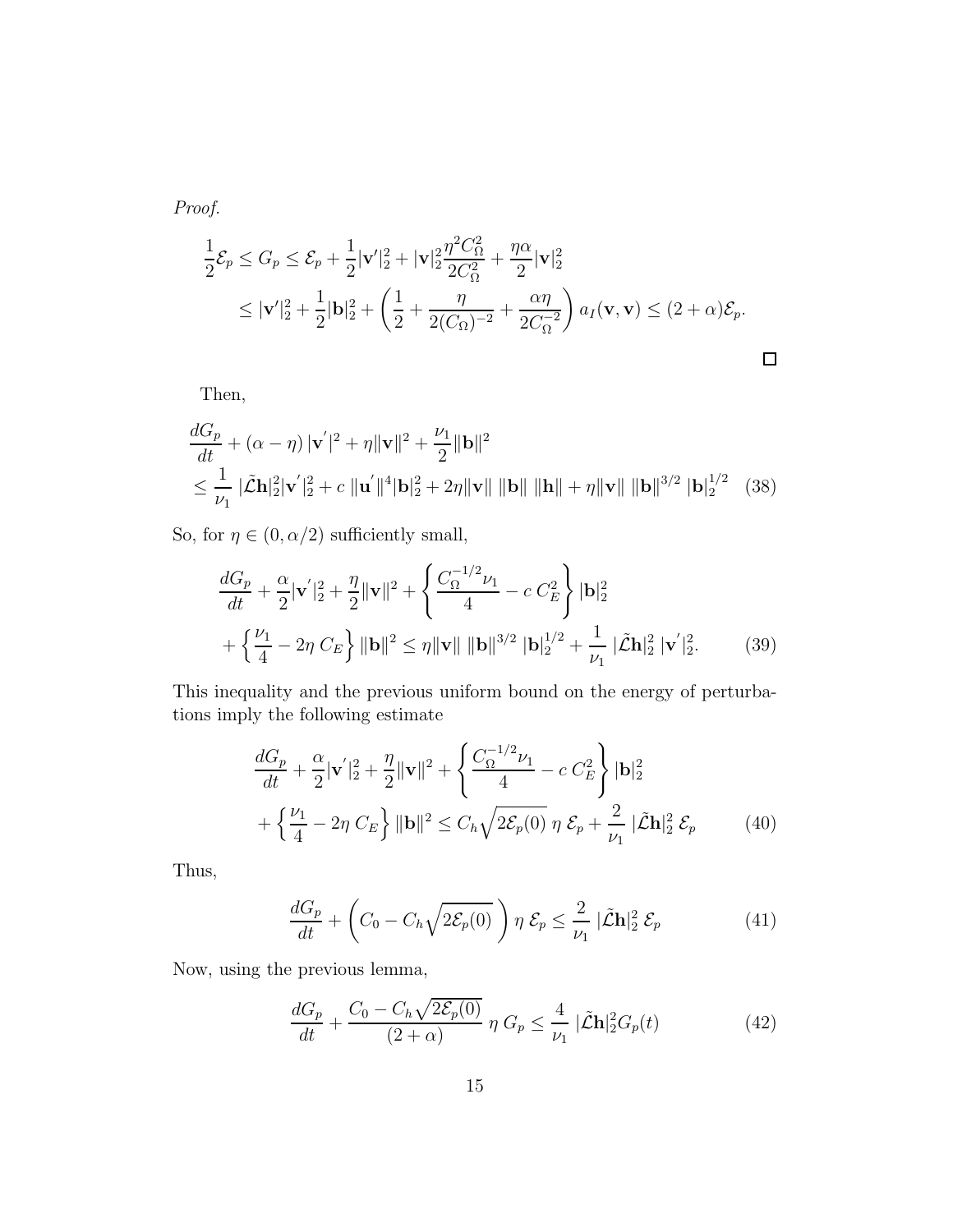Let

$$
C_1 := \frac{C_0 - C_h \sqrt{2 \mathcal{E}_p(0)}}{(2+\alpha)}
$$

and

$$
C_h := \sup \left\{ \int_0^t |\tilde{\mathcal{L}} \mathbf{h}|_2^2 dt, t > 0 \right\},\,
$$

which exists by the previous estimates. Then, we infer that

$$
G_p(t) \le G_p(0) \exp\left(-C_1 \eta t + \frac{4C_h}{\nu_1}\right)
$$

This inequality implies, for

<span id="page-15-0"></span>
$$
0<\eta<\min\ \left\{1,\frac{\alpha}{2},\frac{1}{C_\Omega^2}\right\}
$$

and

$$
\nu_1 > \max\left\{\sqrt{2} C_E, 2c C_E^2\right\} 2C_{\Omega}^{1/2}, \quad \mathcal{E}_p(0) < \frac{C_0^2}{2 C_h^2} \tag{43}
$$

the following main result

#### Theorem 8. *(Conditional Asymptotic Stability)*

*If the conditions* [\(21\)](#page-9-0),  $0 < R_{cr} < 1$  *and* [\(43\)](#page-15-0) *hold, then* 

*(i) there exist weak solutions for the initial-value problem* [\(28\)](#page-12-0) *for the perturbation field* (v, b)*,*

*(ii) the energy of the perturbations has an exponential decay to zero as*  $t \to \infty$ *:* 

$$
\mathcal{E}_p(t) \leq 2 (2+\alpha) \mathcal{E}_p(0) \exp \left(-C_1 \eta t + \frac{4C_h}{\nu_1}\right).
$$

*The same result holds for the case with nonlinear dissipation*  $\rho(\mathbf{u}')$  *(with*  $K_c$ *replacing*  $\alpha$ *)* under the assumption that there exists a positive constant  $K_c$ *such that*

$$
(\rho(u+w) - \rho(u), z)_E \ge K_c(w, z)_E, \forall u, w, z \in \mathbb{R}^3
$$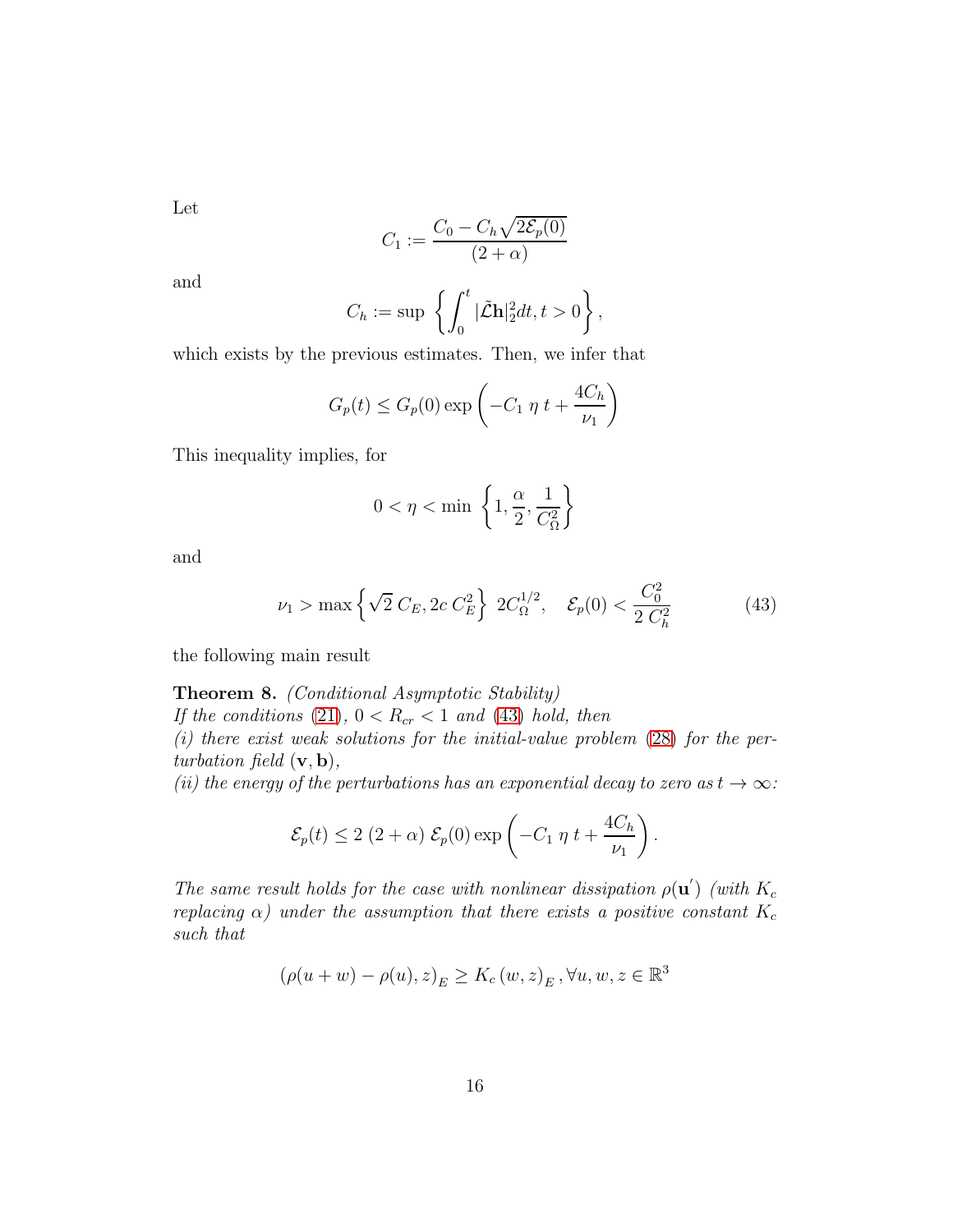## 2 PART II: Asymptotic Stability for a Magnetoelastic System in 2D

### 2.1 Introduction

We consider now the asymptotic stability of solutions of an initial boundary value problem that models the interaction between a conducting nonferromagnetic homogeneous isotropic elastic body that occupies at an initial time a bounded, simply-connected domain  $\Omega \subset \mathbb{R}^2$  with smooth boundary. We suppose that a time-independent magnetic field  $(0, 0, B_0)$  with  $B_0 : \Omega \to \mathbb{R}$ affects this region. Let  $\mathbf{u} = (u_1, u_2, 0)$  denote the displacement field and  $(0, 0, h(x_1, x_2))$  denote a disturbance of the magnetic field. Let T be a fixed positive number. We also denote by  $\mathbf{u}'$  the partial derivative of  $\mathbf{u}(x,t)$  with respect to t (time) and  $\mathbf{u}''$  means  $(\mathbf{u}')'$ . Analogous notation is used for the scalar fields.

The corresponding system of partial differental equations is the following:

<span id="page-16-0"></span>
$$
\rho_M \frac{\partial^2 \mathbf{u}}{\partial t^2} - \mu \Delta \mathbf{u} - (\lambda + \mu) \nabla \text{div } \mathbf{u} + \mu_0 \left( B_0 + h \right) \nabla h = \mathbf{f}_2 \tag{44}
$$

<span id="page-16-1"></span>
$$
\frac{\partial h}{\partial t} - \nu_1 \ \Delta h + \text{div} \ \left( (B_0 + h) \ \frac{\partial \mathbf{u}}{\partial t} \right) = f_1 \tag{45}
$$

in  $Q_T = \Omega \times (0, T)$ .  $\rho_M$  is the mass density per unity volume of the medium.  $\lambda$  and  $\mu$  are Lamé's constants  $(\mu > 0, \lambda > 0)$ .  $\nu_1 = 1/(\sigma \mu_0)$  where  $\sigma >$ 0 represents the conductivity of the material and  $\mu_0$  is a positive number representing the magnetic permeability.  $f = (f_1, f_2)$  is a known external force. The initial and boundary conditions associated with the system are

$$
\mathbf{u}(x,0) = \mathbf{u}_0(x), \quad \frac{\partial \mathbf{u}}{\partial t}(x,0) = \mathbf{u}_1(x), \quad h(x,0) = h_0(x) \text{ in } \Omega \tag{46}
$$

and

$$
\mathbf{u} = 0, \quad \nabla b \cdot \mathbf{n} = 0 \text{ on } \Sigma_T := \partial \Omega \times (0, T), \tag{47}
$$

where  $\mathbf{n} = (n_1, n_2) = \mathbf{n}(x)$  denotes the outer unit normal at  $x = (x_1, x_2) \in$ ∂Ω.

The total energy associated with the above system is given by

<span id="page-16-2"></span>
$$
\mathcal{E}(t) = \frac{1}{2} \left\{ \rho_M \left| \mathbf{u}' \right|_{L^2}^2 + \mu |\nabla \mathbf{u}|_{L^2}^2 + (\lambda + \mu) |\text{div } \mathbf{u}|_{L^2}^2 + |h|_{L^2}^2 \right\} \tag{48}
$$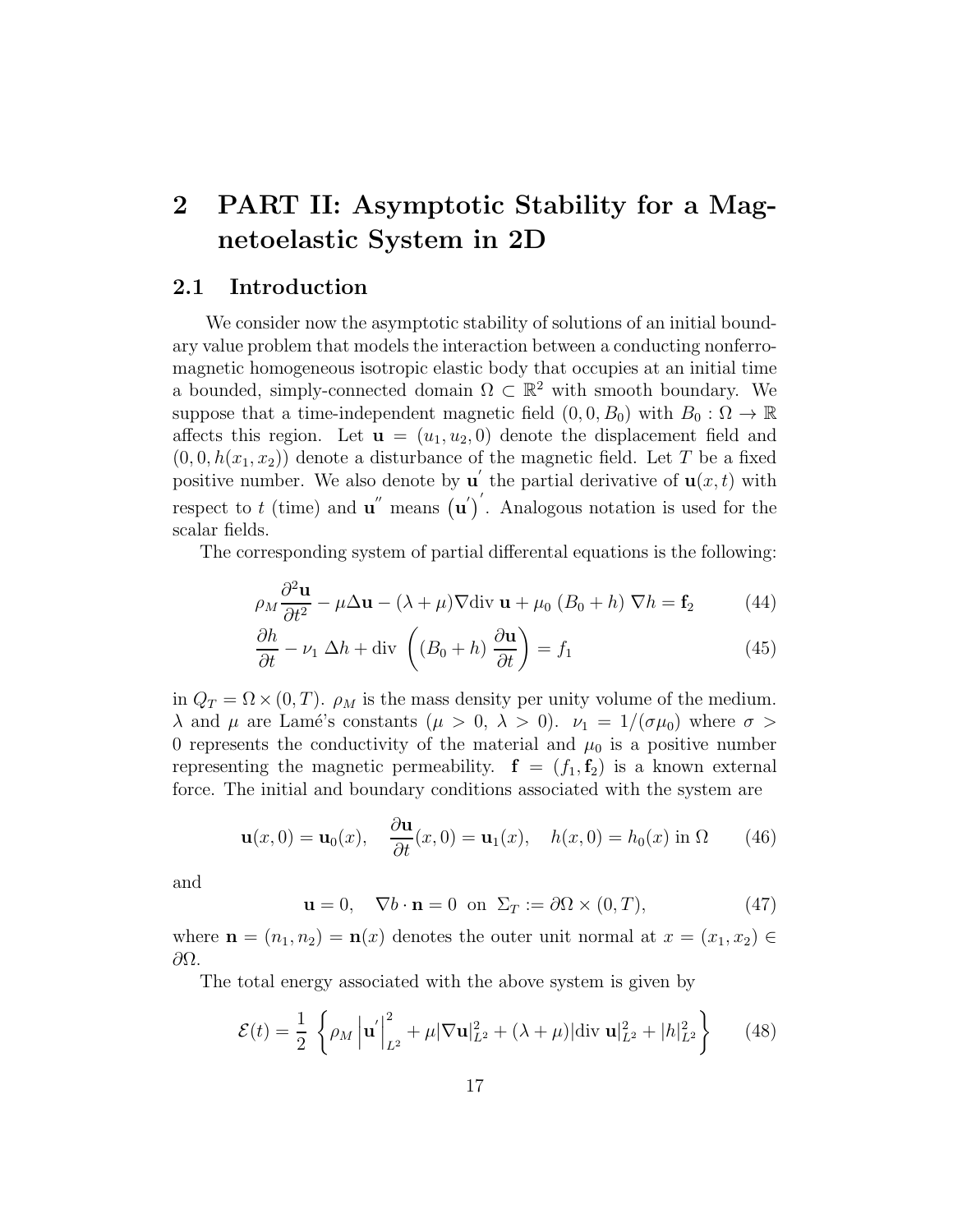where  $| \ |_{{L^2}}$  and  $( \ , \ )_{L^2}$  denote the  $L^2(\Omega)$ -norm and related inner product, respectively.

If  $f = 0$ , then, formally, by taking the  $L^2$ -inner product of each term in equation [\(44\)](#page-16-0) by  $\mathbf{u}'$  and each term in [\(45\)](#page-16-1) by b and adding the resulting relations, we obtain the *energy identity*

$$
\frac{d}{dt}\mathcal{E}(t) = -\nu_1 |\nabla h|^2 \tag{49}
$$

which means that the model  $(44)-(48)$  $(44)-(48)$  has a natural dissipative term. This identity also provides the first a priori estimate ([\[3\]](#page-21-2)) for each  $t \in [0, T)$ :

$$
|h(t)|_{L^2}^2 + \int_0^t |\nabla h(t)|_{L^2}^2 ds + |\mathbf{u}'(t)|_{L^2}^2 + ||\mathbf{u}(t)||^2 \le c_1
$$
 (50)

Botsenyuk ([\[3\]](#page-21-2)) proved the existence and uniqueness of global solutions for the two-dimensional problem without assuming any restrictions on the initial data. The following estimate was obtained:

$$
\int_0^t \|h\|_{1+\gamma}^2 ds + \|h\|_{\gamma}^2 + \|\mathbf{u}'\|_{\gamma}^2 + \|\mathbf{u}\|_{1+\gamma}^2 \le c_2,
$$
\n(51)

where  $\| \ \|_s$  denotes the norm of  $H^s(\Omega)$ ,  $s \in \mathbb{R}$ , and  $0 < \gamma < 1/2$ .

We investigate the large time behavior of the solutions of this system without any additional damping mechanism (and no external force).

## 2.2 Weak formulation

Let  $T > 0$ ,  $B_0 \in L^2(0,T; H^1(\Omega) \cap L^{\infty}(\Omega))$ ,  $h_0 \in H^{\gamma}(\Omega)$ ,  $\mathbf{u}_0 \in H_0^{1+\gamma}$  $\Omega_0^{1+\gamma}(\Omega),$  $\mathbf{u}_1 \in H^{\gamma}(\Omega)$ ,  $f_1 \in L^2(0,T; L^2(\Omega))$  and  $\mathbf{f}_2 \in L^1(0,T; H^{\gamma}(\Omega))$   $(0 < \gamma < 1)$ . We look for functions  $(\mathbf{u}, \mathbf{u}', h)$  in

$$
L^{\infty}(0,T; H_0^1(\Omega)) \times L^{\infty}(0,T; L^2(\Omega)) \times [L^2(0,T; H^1(\Omega) \cap L^{\infty}(0,T; L^2(\Omega))]
$$

satisfying the following system:

<span id="page-17-0"></span>
$$
\rho_M \frac{d}{dt}(\mathbf{u}', \psi) + a_2(\mathbf{u}, \psi) + \mu_0 \int_{\Omega} (B_0 + h) \nabla h \cdot \psi \, dx = (\mathbf{f}_2, \psi), \tag{52}
$$
  

$$
\forall \psi \in H_0^1(\Omega)
$$

<span id="page-17-1"></span>
$$
\frac{d}{dt}(h,\varphi) + a_1(h,\varphi) - (h,\varphi) - \int_{\Omega} (B_0 + h) \mathbf{u}' \cdot \nabla \varphi \, dx = (f_1, \varphi), \qquad (53)
$$
  

$$
\forall \varphi \in H^1(\Omega)
$$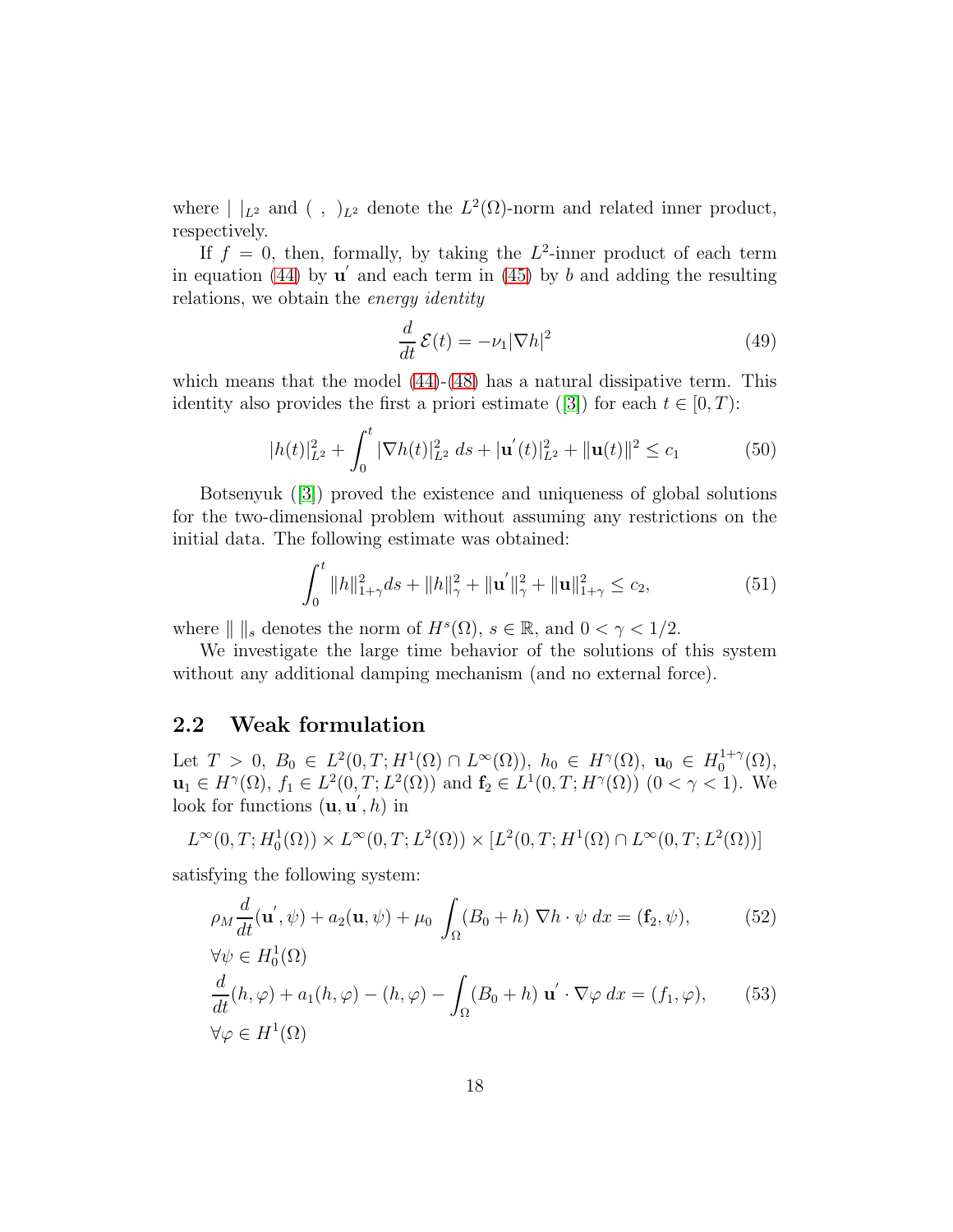where

$$
a_1(\varphi, \eta) := \nu_1 \left( \nabla \varphi, \nabla \eta \right) + (\varphi, \eta), \ \forall \varphi, \eta \in H^1(\Omega) \text{ and}
$$

$$
a_2(\mathbf{v}, \mathbf{w}) := \mu \left( \nabla \mathbf{v}, \nabla \mathbf{w} \right) + (\lambda + \mu) (\text{div } \mathbf{v}, \text{div } \mathbf{w}), \ \forall \mathbf{v}, \mathbf{w} \in H_0^1(\Omega).
$$

We will make use of the following existence-uniqueness result of Botsenyuk:

#### Theorem 9. *(Botsenyuk, [\[3\]](#page-21-2))*

*Under the previous assumption on the initial data and forcing function, then there exist unique functions*  $(u, h)$  *satisfying*  $(3)$ ,  $(5)$ ,  $(52)$  *and*  $(53)$ *. Moreover,*  $h \in L^2(0,T; H^{1+\gamma}(\Omega))$ ,  $h \in C([0,T]; H^{\gamma}(\Omega))$ ,  $u \in C([0,T]; H_0^{\gamma+1})$  $\gamma^{+1}(\Omega)$ *and*  $\mathbf{u}' \in C([0,T]; H^{\gamma}(\Omega)).$ 

## 2.3 Asymptotic behavior

We shall assume that  $B_0$  is a constant and  $\mathbf{f} = 0$ . We denote by  $L_0^2(\Omega)$  the set of functions  $\varphi$  in  $L^2(\Omega)$  that satisfy  $\int_{\Omega} \varphi \, dx = 0$ . We must have  $h_0 \in H^{\gamma}(\Omega) \cap$  $L_0^2(\Omega)$  and the solution h belongs to the spaces  $L^2(0,T;H^{1+\gamma}(\Omega)\cap L_0^2(\Omega))$  and  $C([0,T]; H^{\gamma}(\Omega) \cap L_0^2(\Omega))$ , since (considering the three-dimensional problem) the identity  $\partial_j(x_k h_j) = (\partial_j x_k) h_j$ , integration in  $\Omega$ , the boundary condition  $h \cdot n = 0$  and the divergence theorem imply that h must satisfy

<span id="page-18-0"></span>
$$
\int_{\Omega} h \, dx = 0. \tag{54}
$$

We recall some definitions and results concerning dynamical systems.

Definition 10. *A dynamical system on a Banach space* Z *is a family* {S(t)}t≥<sup>0</sup> *of mappings on* Z *such that*  $(i)$   $S(t) \in C(Z, Z), \forall t \geq 0,$  $(iii) S(0) = I$ ,  $(iii)$   $S(t + s) = S(t)S(s), \forall s, t \in \mathbb{R}_+,$ *(iv)* the function  $t \mapsto S(t)z$  belongs to  $C([0,\infty), Z)$ , $\forall z \in Z$ . *An orbit (positive orbit)*  $\gamma^+ = \gamma^+(\varphi)$  *through*  $\varphi$  *in* Z *is defined to be*  $\gamma^+(\varphi)$  =  $\cup_{t>0}S(t)\varphi$ *.* 

**Definition 11.** Let  $\{S(t)\}_{t>0}$  is a dynamical system on a Banach space Z and V *is a continuous scalar function defined on* Z. The function  $V(\varphi)$  *is defined by*

$$
\dot{V}(\varphi) = \lim \sup_{t \to 0^+} \frac{1}{t} \left[ V(S(t)\varphi) - V(\varphi) \right].
$$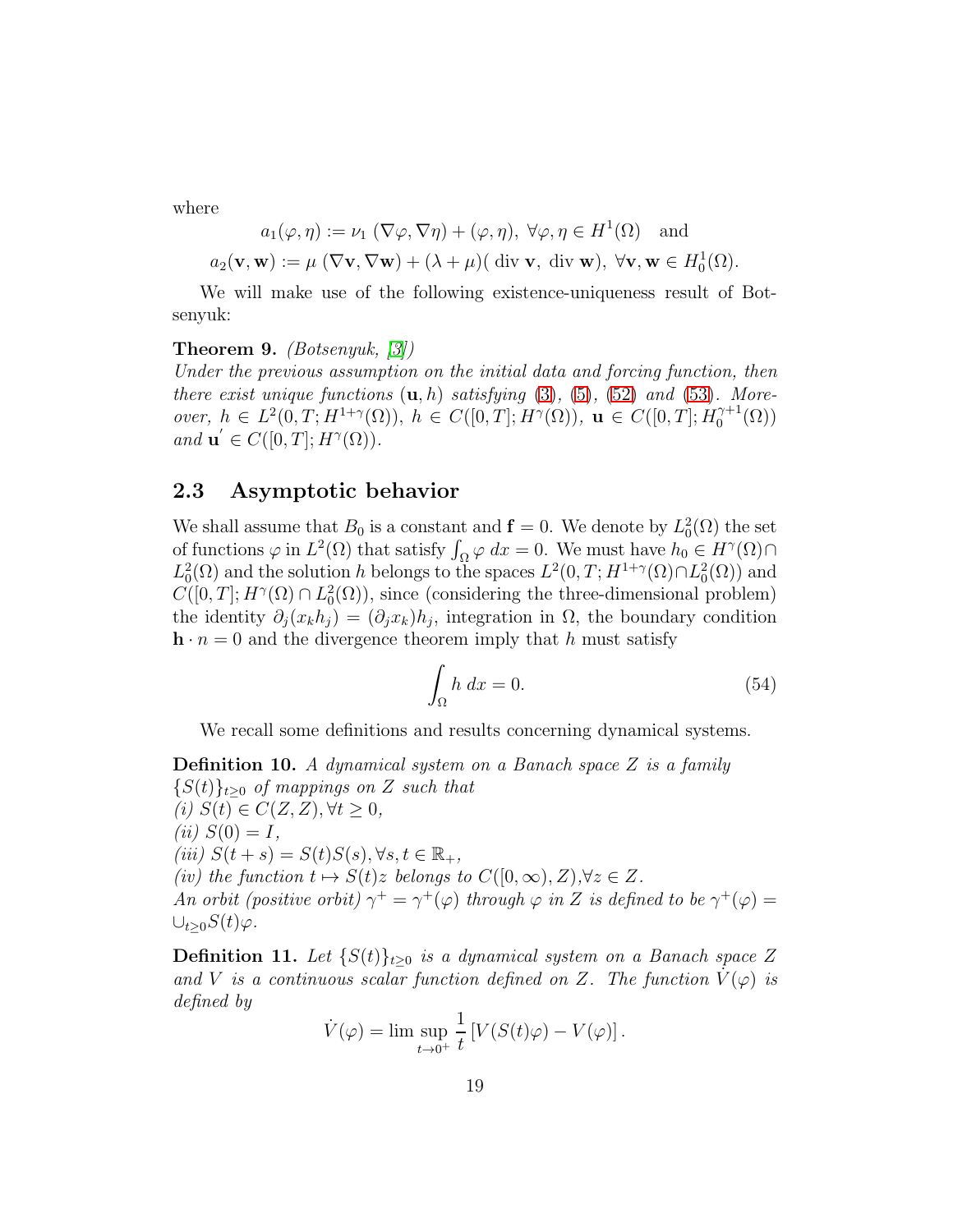$V: Z \to \mathbb{R}$  *is a Lyapunov function on a set*  $G \subset Z$  *if* V *is continuous on the closure of* G and  $V(\varphi) \leq 0$  for  $\varphi \in G$ .

#### Theorem 12. *([\[10\]](#page-22-8))*

Let  $\{S(t)\}_{t>0}$  *is a dynamical system on a Banach space* Z. If V *is a Lyapunov function on a set*  $G \subset Z$  *and an orbit*  $\gamma^+(z)$  *belongs to*  $G$  *and is in a compact set of* Z, then  $S(t)(z) \rightarrow M$  *as*  $t \rightarrow \infty$ *, where* M *is the largest invariant set*  $in S := \{ \varphi \in \overline{G} : \dot{V}(\varphi) = 0 \}$  of  $\{S(t)\}.$ 

Now, let  $X = H_0^{1+\gamma}$  $\mathcal{L}_0^{1+\gamma}(\Omega) \times H^{\gamma}(\Omega) \times [H^{\gamma}(\Omega) \cap L_0^2(\Omega)]$  with  $0 < \gamma < 1/2$ . Let  $Y = H_0^{1+\gamma'}$  $\int_0^{1+\gamma'}(\Omega) \times H^{\gamma'}(\Omega) \times \left[H^{\gamma'}(\Omega) \cap L_0^2(\Omega)\right]$  with  $0 < \gamma' < \gamma < 1/2$ . The total energy of the magnetoelastic system is defined by

$$
\mathcal{E}(t) = \frac{1}{2} \int_{\Omega} \left[ \rho_M |\mathbf{u}_t(t)|^2 + \mu |\nabla \mathbf{u}(t)|^2 + (\lambda + \mu) |\text{div } \mathbf{u}(t)|^2 + h^2(t) \right] dx.
$$

We know that

$$
\frac{d\mathcal{E}}{dt} = -\frac{1}{\sigma \mu_e} \int_{\Omega} |\nabla h|^2 dx \le 0,
$$

which implies

<span id="page-19-0"></span>
$$
\mathcal{E}(t) + \frac{1}{\sigma \mu_e} \int_0^t \int_{\Omega} |\nabla h|^2 \, dx \, ds = \mathcal{E}(0), \quad \forall t \ge 0.
$$
 (55)

Let

$$
\mathcal{E}_{\gamma}(t) := \|\mathbf{u}_t(t)\|_{\gamma}^2 + \|\mathbf{u}(t)\|_{1+\gamma}^2 + \|h(t)\|_{\gamma}^2.
$$
 (56)

We also know  $([3])$  $([3])$  $([3])$  that there exists a positive constant  $C_2$ , which depends on  $\mathcal{E}(0)$  and also on  $\|\mathbf{u}_1\|_{\gamma}^2$ ,  $\|\mathbf{u}_0\|_{1+\gamma}^2$ ,  $\|h_0\|_{\gamma}^2$ , such that

<span id="page-19-1"></span>
$$
\mathcal{E}_{\gamma}(t) + \int_0^t \|h\|_{\gamma+1}^2 ds \le C_2, \quad \forall t \ge 0.
$$
 (57)

It follows from the well-posedness result of Botsenyuk ([\[3\]](#page-21-2)) that  $\{S(t)\}_{t\geq0}$ given by  $S(t): X \to Y$ ,  $S(t)(\mathbf{u}_0, \mathbf{u}_1, h_0) = (\mathbf{u}, \mathbf{u}_t, h)$   $(t \ge 0)$ , is a dynamical system.

The continuous function  $V: X \to \mathbb{R}$  defined by  $V(z) = \mathcal{E}(S(t)(z))$ ,  $\forall z \in$ X is a Lyapunov function for  $\{S(t)\}_{t\geq 0}$ .

It follows from  $(55)$ ,  $(57)$  that for any initial data in X, the trajectory remains in a bounded set of X, for any  $t > 0$ . By compactness of the Sobolev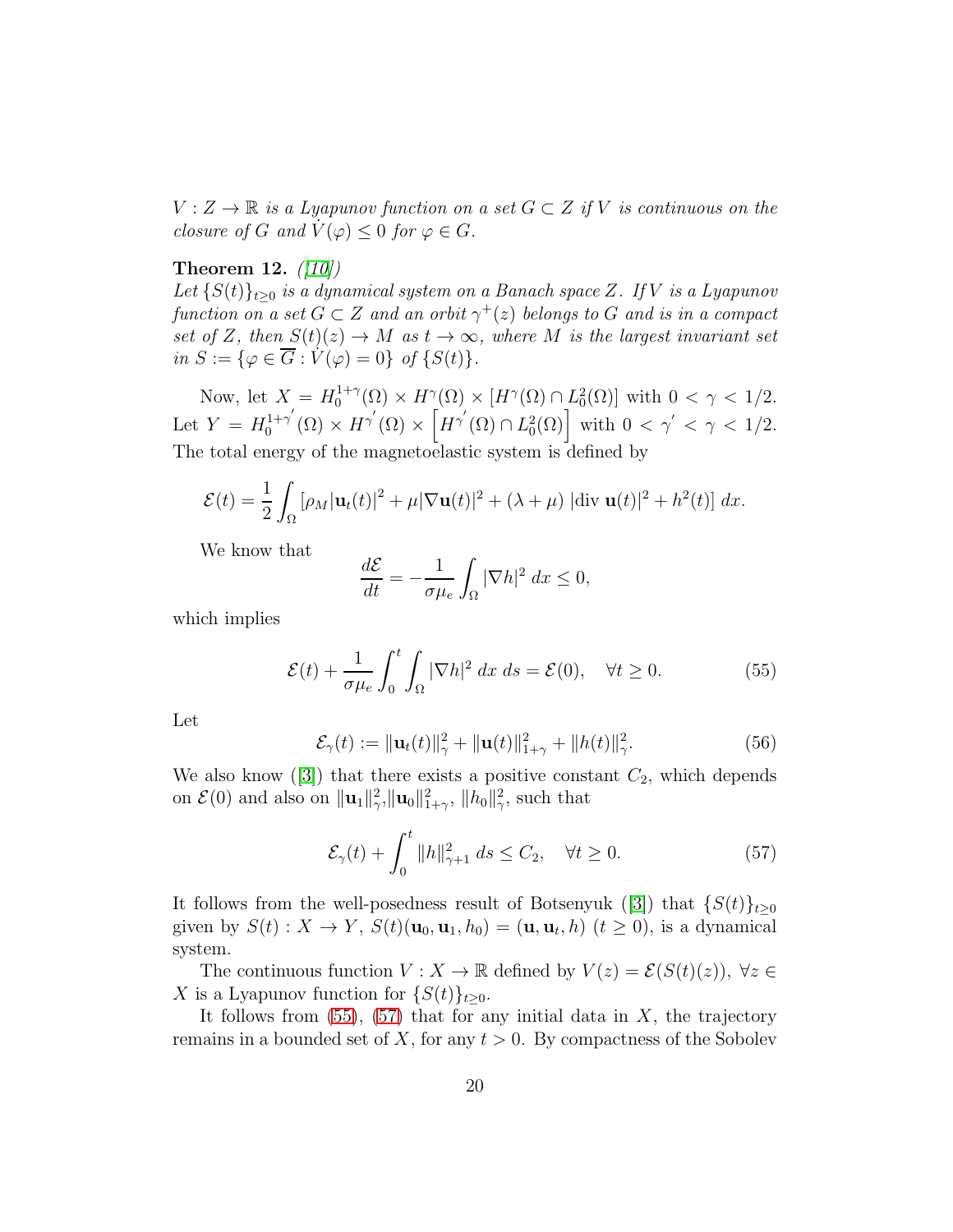embeddings, the trajectory remains in a compact set of  $Y$ . The hypothesis of Hale's theorem ([\[10\]](#page-22-8)) are satisfied choosing  $Z = Y, G = X$ . Here, M is the largest (positively) invariant set in

$$
S = \{ (\mathbf{v}, \mathbf{w}, b) \in X : \int_{\Omega} |\nabla b|^2 dx = 0 \}.
$$

So,

$$
M = \{ (\mathbf{v}, \mathbf{w}, b) \in X : (\mathbf{u}(t), \mathbf{u}'(t), h(t)) = S(t)(\mathbf{v}, \mathbf{w}, b) \in X,
$$

$$
\int_{\Omega} |\nabla h(t)|^2 dx = 0, \ \forall t \ge 0 \},
$$

i.e.,

$$
M = \{ (\mathbf{v}, \mathbf{w}, b) \in X : (\mathbf{u}(t), \mathbf{u}'(t), h(t)) = S(t)(\mathbf{v}, \mathbf{w}, b) \in X,
$$
  

$$
h(x, s) = h(s) \text{ a.e. in } \Omega, \forall t \ge 0 \}.
$$

Choosing  $\varphi \equiv 1$  in [\(53\)](#page-17-1), we conclude that  $h = \text{constant}$ . It follows from [\(54\)](#page-18-0), that  $h = 0$ .

Since we are assuming that  $B_0$  is constant, it follows that M is given by

$$
M = \{ (\mathbf{v}, \mathbf{w}, b) \in X : (\mathbf{u}(t), \mathbf{u}'(t), h(t)) = S(t)(\mathbf{v}, \mathbf{w}, b) \in X,
$$
  

$$
h(x, s) = 0, \text{ div } \mathbf{u}' = 0, \rho_M \mathbf{u}'' + \mathcal{L} \mathbf{u} = 0 \text{ in } \Omega \times [0, \infty) \}.
$$

If, in addition,  $\Omega$  has the following property  $\mathcal{P}$  ([\[11\]](#page-22-9))

If 
$$
\xi \in H_0^1(\Omega)
$$
 is such that  
\n $(i) - \Delta \xi = \gamma^2 \xi$ ,  $(ii) \text{div } \xi = 0$  in  $\Omega$ ,  
\n $(iii) \xi = 0$  on  $\partial \Omega$  (58)  
\nfor some  $\gamma \in \mathbb{R}$ ,  
\nimply that  $\xi \equiv 0$ ,

then,  $M = \{(0, 0, 0)\}\.$ 

We have proved the following result on the asymptotic behavior of the system under the action of only the natural dissipation that comes from the equation for the magnetic field:

**Theorem 13.** Let  $\Omega$  be a bounded, simply connected domain in  $\mathbb{R}^2$  with *boundary of class*  $C^2$ . Let  $0 < \gamma_1 < \gamma_2 < 1/2$ . Let  $\{S(t)\}_{t\geq 0}$  be the dy*namical system defined on*  $X_{\gamma_1} = H_0^{1+\gamma_1}$  $\int_0^{1+\gamma_1}(\Omega) \times H^{\gamma_1}(\Omega) \times [H^{\gamma_1}(\Omega) \cap L_0^2(\Omega)] dy$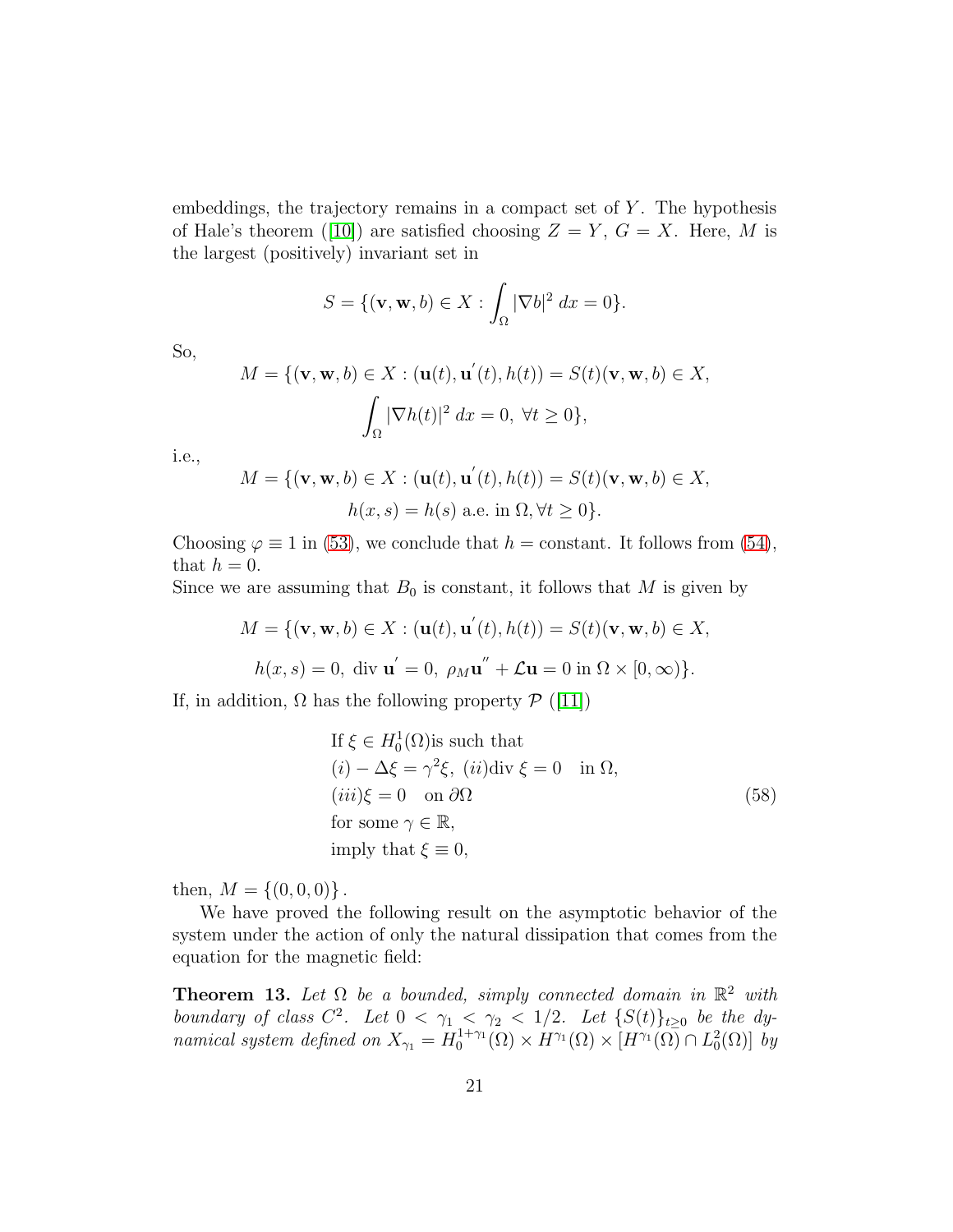$S(t)(\mathbf{u}_0, \mathbf{u}_1, h_0) = (\mathbf{u}(t), \mathbf{u}_t(t), h(t))$  ( $t \ge 0$ ). We assume that  $B_0$  is constant. *Then,*

*(i) If* Ω *has the property* P*, then*

$$
\mathbf{u}\to 0 \ (in\ H_0^{1+\gamma_1}(\Omega)),\ h\to 0 \ (in\ H^{\gamma_1}(\Omega)\cap L_0^2(\Omega)),\ as\ t\to\infty.
$$

*(ii) If* Ω *does not satisfy property* P *(e.g.,* Ω *is a disk), then for any initial data in*  $X_{\gamma_2}$ ,  $(\mathbf{u}, \mathbf{u}_t, h)(t)$  *aproaches the set* M *in the norm of the space*  $X_{\gamma_1}$  $as t \rightarrow \infty, i.e.,$ 

$$
\mathbf{u} \to \mathbf{v} \ (in \ H_0^{1+\gamma_1}(\Omega)), \ h \to 0 \ (in \ H^{\gamma_1}(\Omega) \cap L_0^2(\Omega)), \ as \ t \to \infty,
$$

*where* **v** *satisfies* div **v**<sup> $\prime$ </sup> = 0, **v**<sup> $\prime$ </sup> +  $\mathcal{L}$ **v** = 0, *where*  $\mathcal{L}$ **u** :=  $-\mu \Delta$ **u** -  $(\lambda +$  $(\mu) \nabla \text{div } \mathbf{u}.$ 

Remark 14. *Related to the property* P *are the following facts: (i)* Weinacht ( $\langle 15 \rangle$ ) proved that if  $\Omega$  is a simply connected two-dimensional *bounded region with boundary of class* C <sup>2</sup> *and the eigenvalue problem*

$$
\mathcal{L} \mathbf{z}_l = \lambda_l \, \mathbf{z}_l \, \, in \, \Omega, \tag{59}
$$

$$
div \mathbf{z}_l = 0 \text{ in } \Omega,
$$
\n(60)

$$
\mathbf{z}_l|_{\partial\Omega} = 0 \tag{61}
$$

*has classical non-trivial solutions for each*  $l = 1, 2, \cdots$ , then  $\Omega$  *is a disk.* (*ii*) In Dafermos ([\[6\]](#page-22-11)), it is observed that for a disk  $D = \{x \in \mathbb{R}^2 : |x|_E \le 1\}$ , *there are non-zero eigenfunctions*  $v^m = (v_r^m, v_\theta^m = (0, J_1(\zeta_m r)), m \in \mathbb{N}$ , where  $J_1$  *is the Bessel functions of the first kind of order 1 and*  $\zeta_m$  *is the m-th nonnegative root of*  $J_1$ *.* 

## <span id="page-21-1"></span>References

- [1] Andreou, E., Dassios, G.: Dissipation of energy for magnetoelastic waves in a conductive medium. Quart. Appl. Math. 55, 23–39 (1997)
- <span id="page-21-0"></span>[2] Botsenyuk, O.M.: Solvability of an initial-boundary value problem for a system of semilinear equations in magnetoelasticity. Ukrain. Mat. Zh. 44(9), 1181–1186 (1992)
- <span id="page-21-2"></span>[3] Botsenyuk, O.M.: Global solutions of a two-dimensional initial boundary-value problem for a system of semilinear magnetoelasticity equations. Ukrainian Mathematical Journal 48(2), 181–188 (1996)